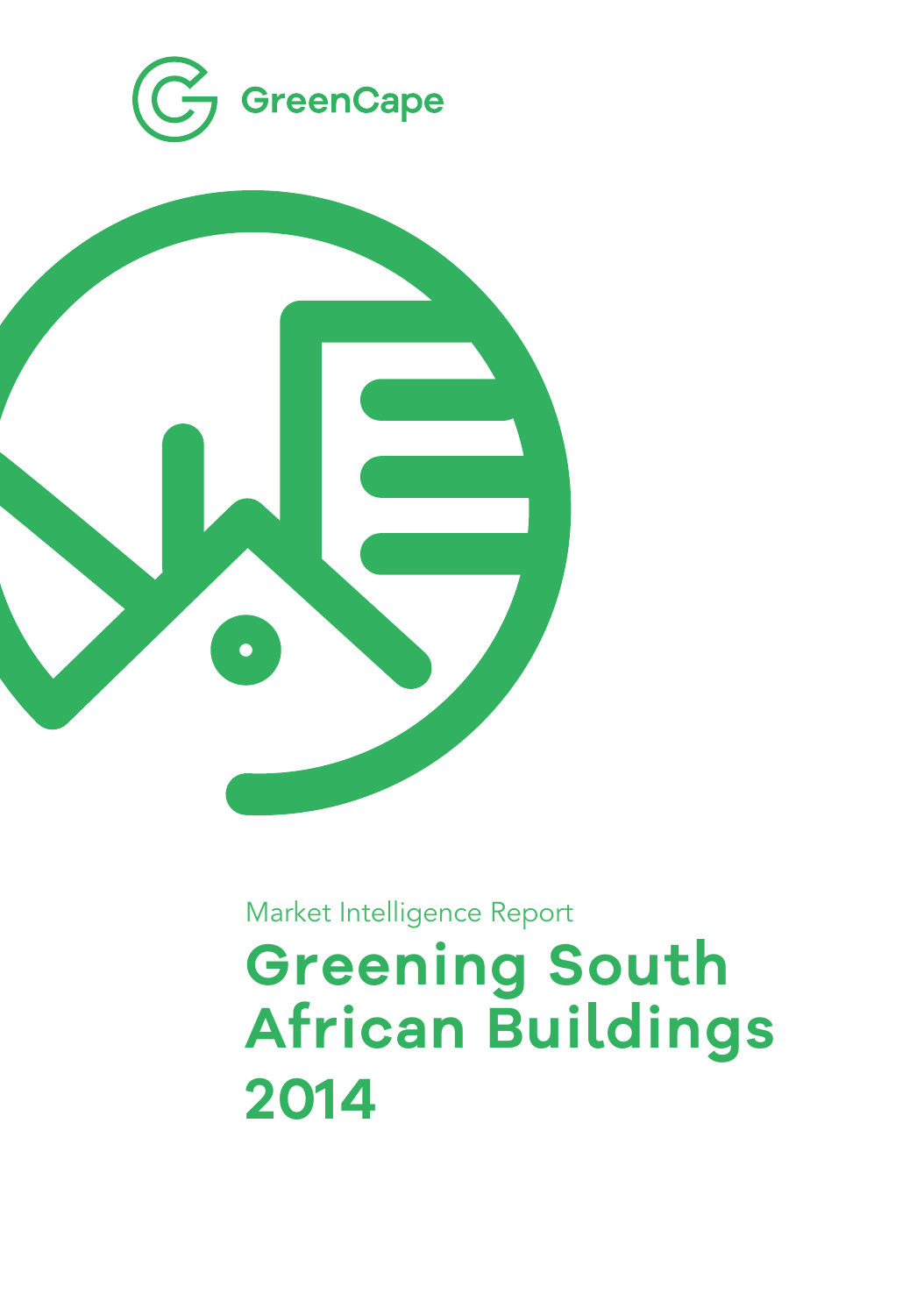| List of acronyms                                                                   | 3  |
|------------------------------------------------------------------------------------|----|
| <b>Executive summary</b>                                                           | 4  |
| 1. Introduction                                                                    | 5  |
| 2. Regulatory framework                                                            | 4  |
| 2.1 Overview                                                                       | 4  |
| 2.2 Alternative building framework                                                 | 9  |
| 2.3 South African National Standards                                               | 10 |
| 2.4 Building plans approval process                                                | 11 |
| 3. The green built environment market in South Africa                              | 12 |
| 3.1 Overview                                                                       | 12 |
| 3.2 Alternative building technologies                                              | 12 |
| 3.3 Eco labelling standards and assessment tools                                   | 13 |
| 3.4 Opportunities for promoting green building in South Africa                     | 13 |
| 3.5 Potential opportunities for greening the built environment in the Western Cape | 14 |
| 3.5.1 Rental housing market                                                        | 15 |
| 3.5.2 Potential market drivers                                                     | 16 |
| 4. Industry bodies and associations                                                | 18 |
| 4.1 Key industry associations                                                      | 18 |
| 4.2 Industry events                                                                | 18 |
| Appendices                                                                         | 19 |
| <b>References</b>                                                                  | 25 |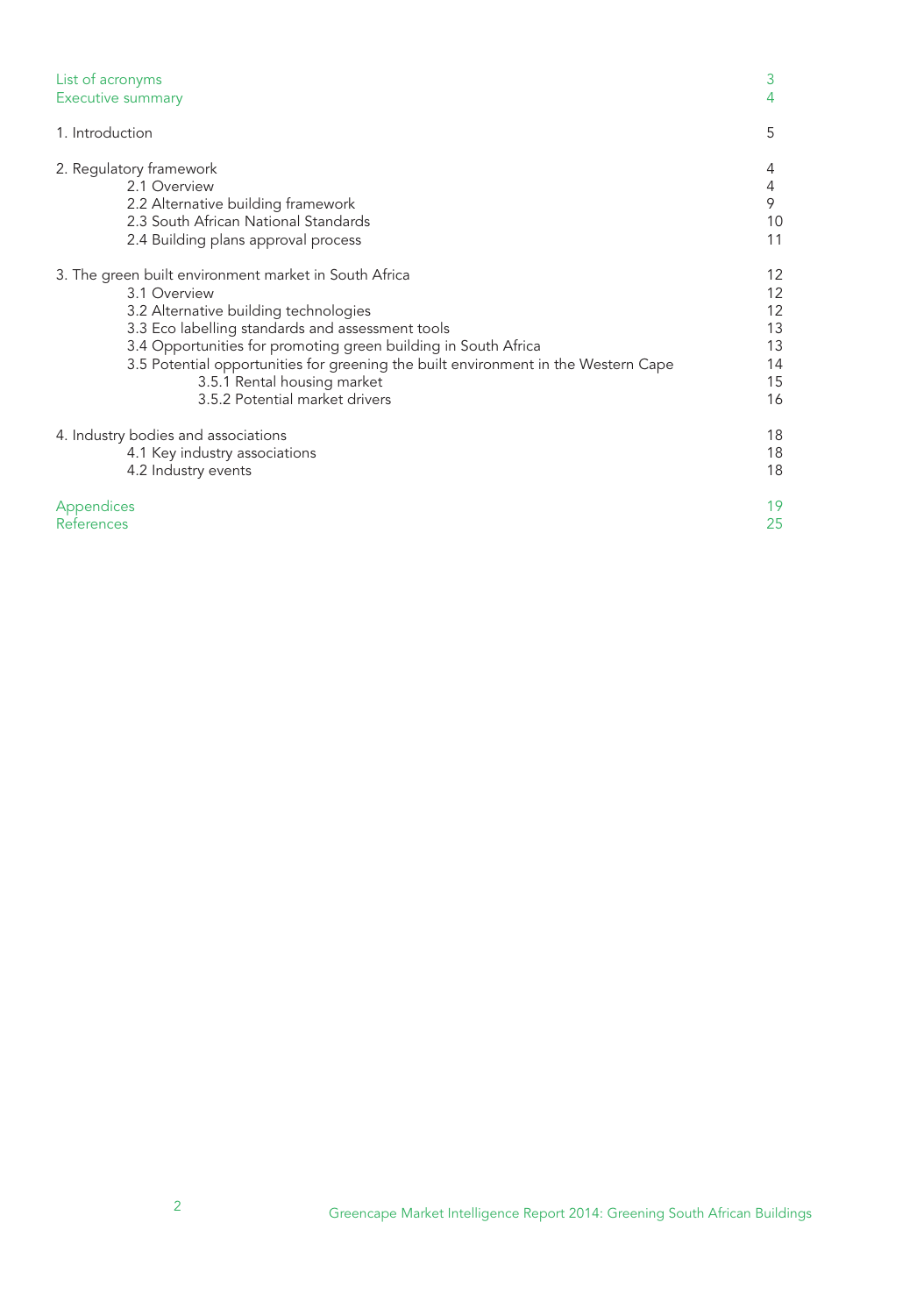## List of acronyms

| ABT              | Alternative Building Technologies                                      |
|------------------|------------------------------------------------------------------------|
| <b>ANC</b>       | African National Congress                                              |
| ASAQS            | Association for the Council of Quantity Surveyors                      |
| <b>CIDB</b>      | Construction Industry Development Board                                |
| <b>CSIR</b>      | Council of Scientific and Industrial Research                          |
| <b>DHS</b>       | Department of Human Settlements                                        |
| <b>DPW</b>       | Department of Public Works                                             |
| <b>GBCSA</b>     | Green Build Council of South Africa                                    |
| <b>GBFA</b>      | Green Buildings for Africa                                             |
| IBT.             | Innovative Building Technologies                                       |
| MinMec           | Minister and Members of Executive Council                              |
| NBR.             | National Building Regulations                                          |
| <b>NBRBS Act</b> | National Building Regulations and Building Standard Act, Act 3 of 1977 |
| <b>NFGBSA</b>    | National Framework for Green Building in South Africa                  |
| <b>NHBRC</b>     | National Home Builders Registration Council                            |
| <b>NRCS</b>      | National Regulator for Compulsory Specification                        |
| RDP              | Reconstruction and Development Programme                               |
| SABS             | South African Bureau of Standards                                      |
| <b>SAHF</b>      | South African Housing Foundation                                       |
| SANS             | South African National Standards                                       |
| SAPOA            | South African Property Owners Association                              |
| <b>VOC</b>       | Volatile Organic Compounds                                             |
| <b>WCPG</b>      | Western Cape Provincial Government                                     |
|                  |                                                                        |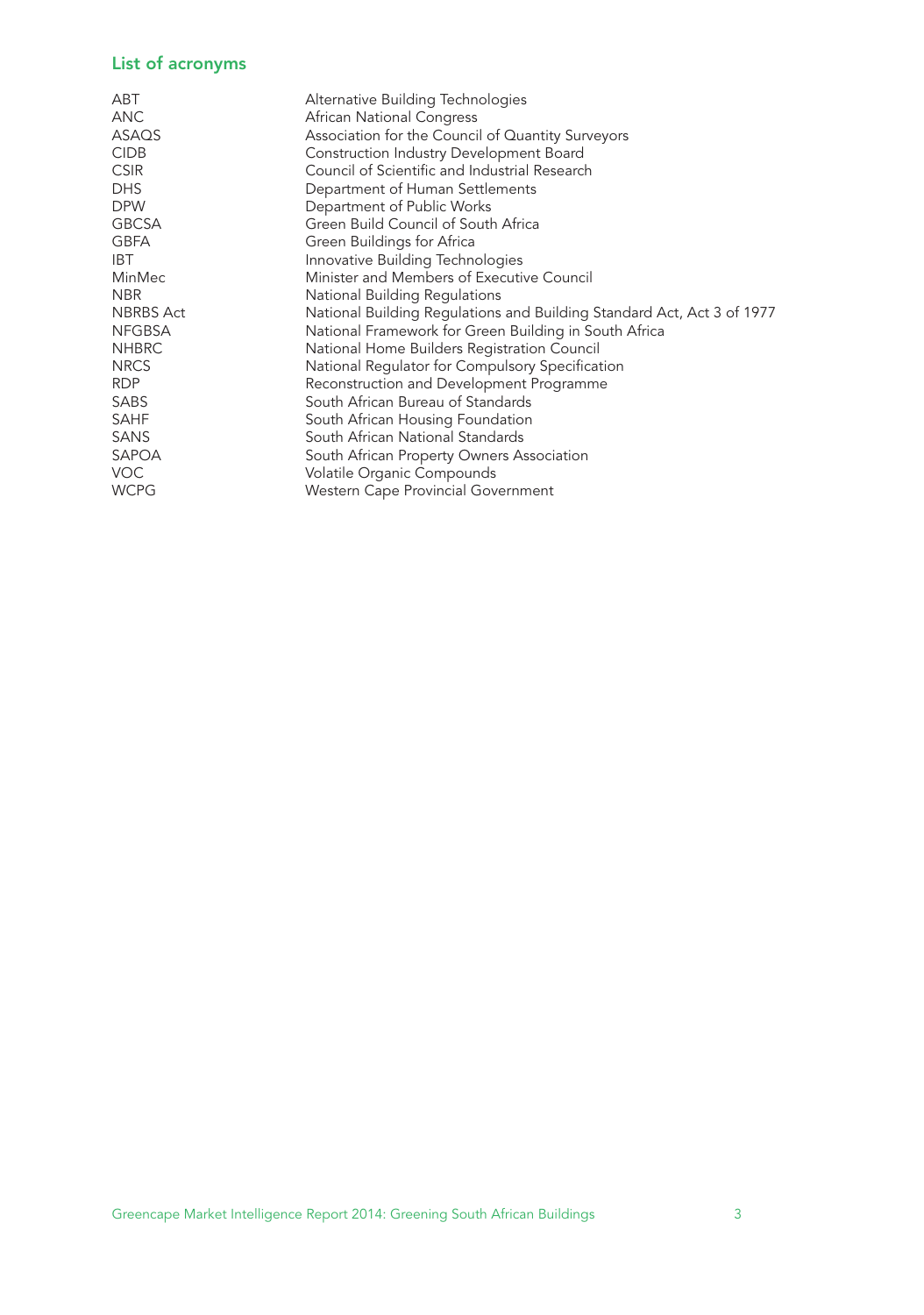# **Executive summary**

This offers a detailed examination of the regulatory frameworks that govern the built environment sector in the Western Cape and in South Africa as a whole. It also covers the social housing sector in the Western Cape.

The report highlights the market growth incentives that have been created by the Private Sector (commercial property developments) and the Public Sector - Government subsidized housing sectors respectively

It also highlights the opportunities for doing business in the Western Cape, along with the role that the regulatory framework has played in this regard to date.

The report is particularly concerned with developments within the green building sector, noting that the green building concept is not new to South Africa. The Council for Scientific and Industrial Research (CSIR) and the South African Property Owners Association (SAPOA) have been advocating the adoption of green building practices since the launch of the Green Building for Africa programme (GBFA) in 1997.

The Green Building Council of South Africa (GBCSA) has certified 50 buildings to date, and reports that businesses are starting to experience the economic benefits of buying greener building materials.

The report covers alternative building technologies (ABTs) and notes that the National Homebuilders Registration Council (NHBRC) has approved 40 ABTs nationwide, 36 of them in the Western Cape.

The report pays special attention to potential opportunities for greening buildings (mostly residential) in the Western Cape.

**Number of buildings certified by the Green Building Council of South Africa to date.**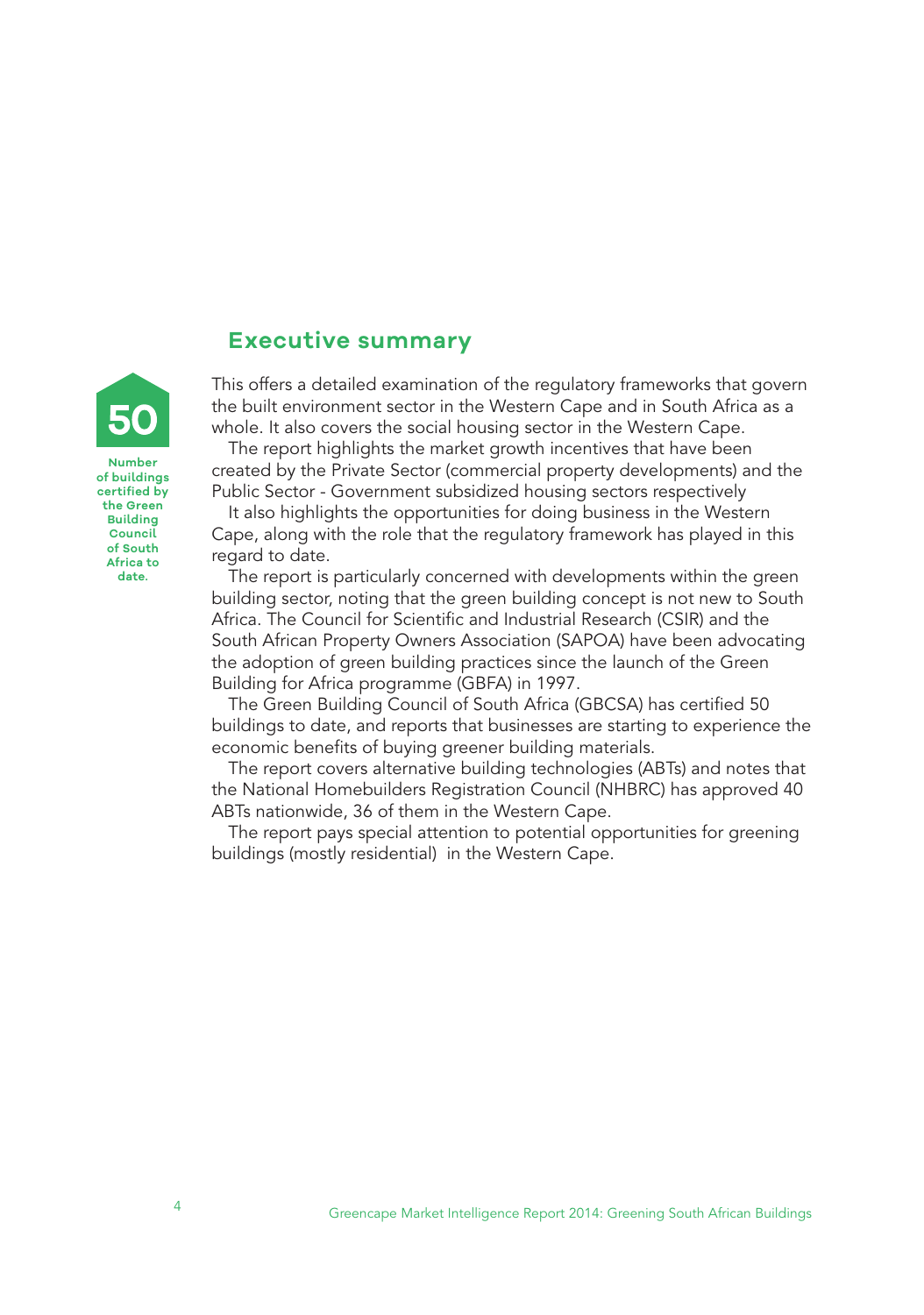## **1. Introduction**

In South Africa, there have been several large-scale property developments within the green building sector.

## These have introduced innovative building trends such as:

Making use of natural lighting to reduce electricity use;

Capturing rainwater for use in activities like watering the garden;

Choosing a water-based paint over a lead-based option to reduce the production of harmful volatile organic compounds (VOC).

The green building concept is not a new phenomenon in South Africa. Organisations such as the Council for Scientific and Industrial Research (CSIR) and the South African Property Owners' Association (SAPOA) have been advocating the adoption of green building practices since the launch of the Green Buildings for Africa (GBFA) programme in 1997.

In the Western Cape, the Western Cape Government (WCG) has identified certain objectives as part of its overarching Green Economy Strategic Framework This strategy has listed the following principles as key, among others.

#### The green economy:

Is business-led and opportunities focused Works for the poor Advocates a people-centred approach Advocates an effort to lead by example.

Residential Buildings have been identified as target area for green growth initiativess through the Smart Living and Working pillar in the province's Smart is Green Strategy document, key to which is the 110% Green Campaign. Green is Smart was launched by the Premier of the Western Cape in 2012 with the goal of encouraging commitment towards developing the green economy.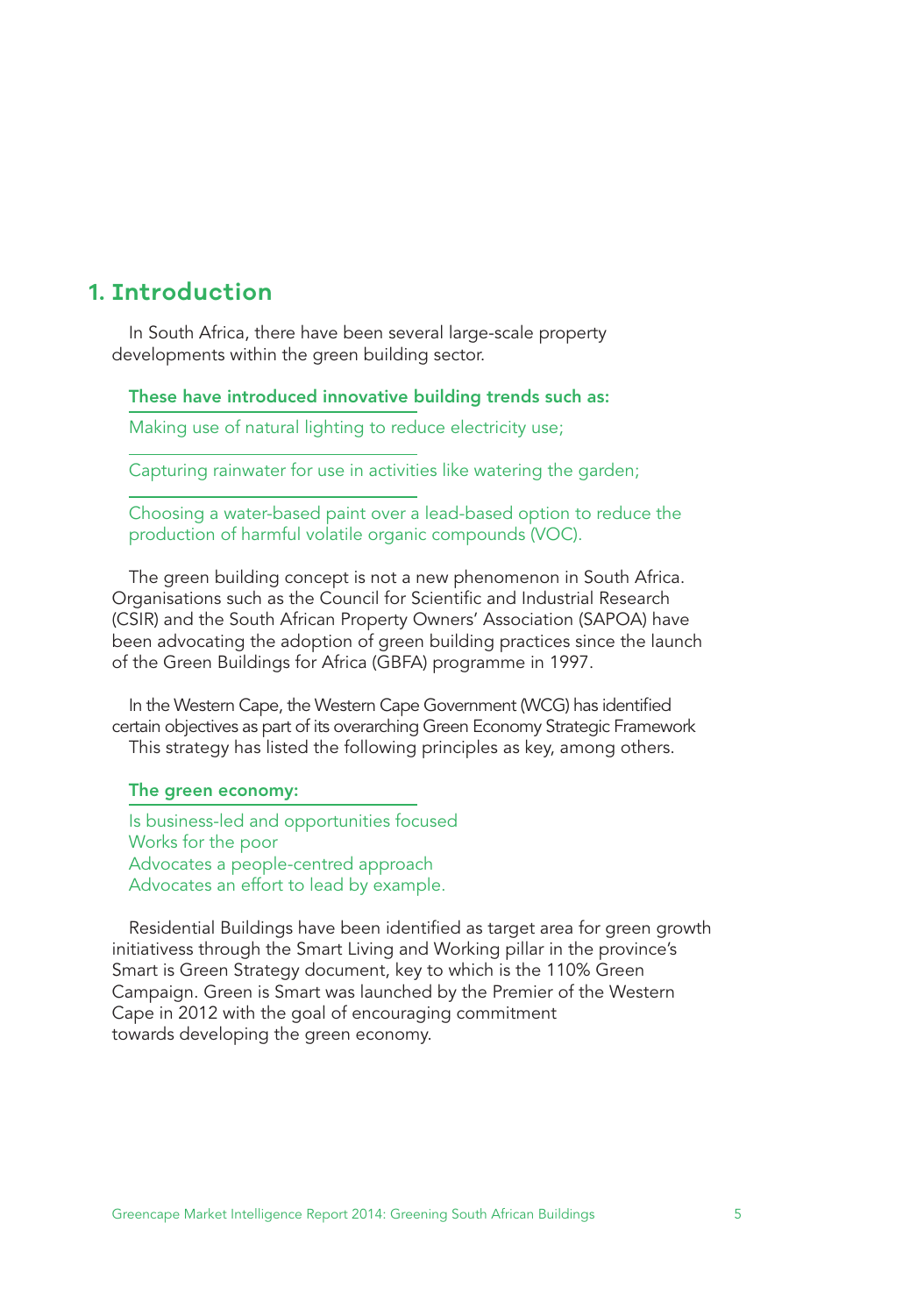# **2. Regulatory framework**

#### **2.1 Overview**

The Department of Public Works (DPW) governs the regulatory framework for the building industry in South Africa. The National Department of Human Settlements (NDHS) plays an oversight role in the country's social housing planning process.

The National Building Regulations and Building Standards Act, Act 103 of 1977 (NBRBS Act), provides the basis for how buildings in South Africa should be constructed and developed to suit human habitation. The new National Building Regulations (NBR) were introduced in 2008.

The role of the National Regulator for Compulsory Specification (NRCS) is to support the policy setting framework for the building industry.

The National Building Regulations Division of the NRCS is responsible for ensuring a uniform understanding and implementation of the building regulations and building standards in accordance with the NBRBS Act.

It also advises Government departments on possible amendments and changes to building legislation.

The South African Bureau of Standards (SABS) is responsible for developing standards for the building industry in line with the regulations. In 2011, the SABS introduced the South African National Standard 10400 (SANS 10400). This code sets out prescriptive provisions that are deemed to satisfy the technical aspects of the new NBR.

Part X of the SANS 10400 deals with environmental sustainability, and Part XA deals with energy use in buildings. Below is an overview of the building regulatory framework.

Building Standards and Regulations (as amended) Act 103 of 1977

> National Building Regulation XA1, XA2 & XA3

SA National Standard 10-400x Sustainability Energy Subsection XA

1. Deemed-to-satisfy requirements method available for all buildings via The Building Envelope Method and Services Method

2. Equivalent Performance to a compliant Reference building as per Rational Design by a Competent Person

3. Commercial, Retail & Institutional Buildings by a Rational Design by a Competent Person to Table 2&3 of SANS 10400XA

#### Source: SABS 2012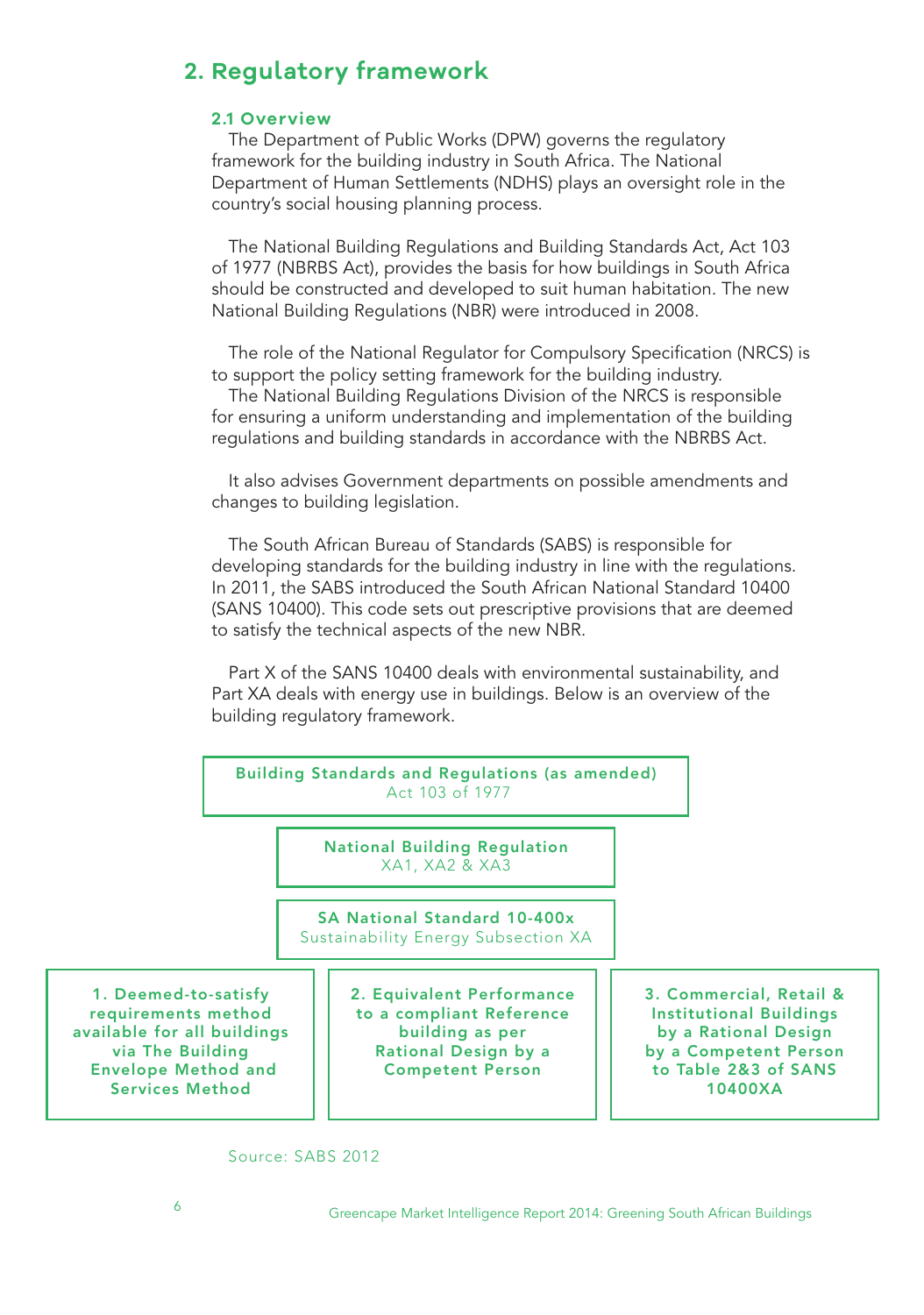Below is an overview of the regulatory frameworks that are applicable to the building industry in South Africa. These comprise legislation, national policies and industry standards.

| Year          | Legislation/policy/standard                                                                                               | Objective                                                                                                                                                                                                                                                                                                                                                                                                                                                                                                                                                                                                                                                                                             |
|---------------|---------------------------------------------------------------------------------------------------------------------------|-------------------------------------------------------------------------------------------------------------------------------------------------------------------------------------------------------------------------------------------------------------------------------------------------------------------------------------------------------------------------------------------------------------------------------------------------------------------------------------------------------------------------------------------------------------------------------------------------------------------------------------------------------------------------------------------------------|
|               | Legislation                                                                                                               |                                                                                                                                                                                                                                                                                                                                                                                                                                                                                                                                                                                                                                                                                                       |
| 2008          | National Building Regulations<br>and Building Standards Act,<br>Act 103 of 1977                                           | Outlines a set of functional guidelines for anybody building<br>any type of structure in South Africa.                                                                                                                                                                                                                                                                                                                                                                                                                                                                                                                                                                                                |
|               | <b>Policies and government strategies</b>                                                                                 |                                                                                                                                                                                                                                                                                                                                                                                                                                                                                                                                                                                                                                                                                                       |
|               | Social housing policies                                                                                                   |                                                                                                                                                                                                                                                                                                                                                                                                                                                                                                                                                                                                                                                                                                       |
| 2004          | Breaking New Ground (BNG)<br>- a comprehensive plan for the<br>development of sustainable<br>human settlements            | Outlines an extensive plan to promote densification and<br>integration of urban areas through enhanced regulatory<br>mechanisms, planning functions and financial incentives.<br>Objectives Include<br>Using housing provision as a job creation strategy<br>Ensuring that property can be accessed by all as an asset for<br>wealth creation and empowerment<br>Accelerating growth in the economy<br>Supporting the functioning of the entire single residential<br>property market to reduce duality within the sector by<br>breaking the barriers between the first economy residential<br>property boom and the second economy slump<br>Using housing as an instrument for economic development. |
| 2005          | Social Housing Policy<br>for South Africa                                                                                 | Provides an overview of the national housing programmes<br>for the development of social housing in South Africa.<br>(Refer to appendices for an overview of social housing<br>programmes.)                                                                                                                                                                                                                                                                                                                                                                                                                                                                                                           |
| 2009          | National Housing Code                                                                                                     | Outlines the national norms and standards for the construc-<br>tion of standalone residential dwellings, which apply to<br>all units built through one of the National Housing Pro-<br>grammes. (Refer to appendices for full schedule of pro-<br>grammes.)                                                                                                                                                                                                                                                                                                                                                                                                                                           |
| Year          | Legislation/policy/standard                                                                                               | Objective                                                                                                                                                                                                                                                                                                                                                                                                                                                                                                                                                                                                                                                                                             |
|               | Western Cape policies                                                                                                     |                                                                                                                                                                                                                                                                                                                                                                                                                                                                                                                                                                                                                                                                                                       |
| 2005-<br>2014 | Rental Housing Strategy (Build-<br>ing Sustainable<br>Communities)                                                        | Presents a 10-year strategic plan for the roll-out of rental<br>stocks in the province. This strategy focuses on three tiers of<br>the rental market: social housing rental housing for low- to<br>medium-income households; community residential units or<br>CRUs, including former hostels that have been converted<br>into low-income family units and other public housing stock;<br>and backyard dwellings, which form a large part of the rental<br>market in townships and informal settlements.                                                                                                                                                                                              |
| 2012          | Information and guideline docu-<br>ments on the implementation of<br>green procurement in the City<br>of Cape Town (CoCT) | Provides information and describes the preferred ways to<br>implement green public procurement and environmental legal<br>compliance in the CoCT.                                                                                                                                                                                                                                                                                                                                                                                                                                                                                                                                                     |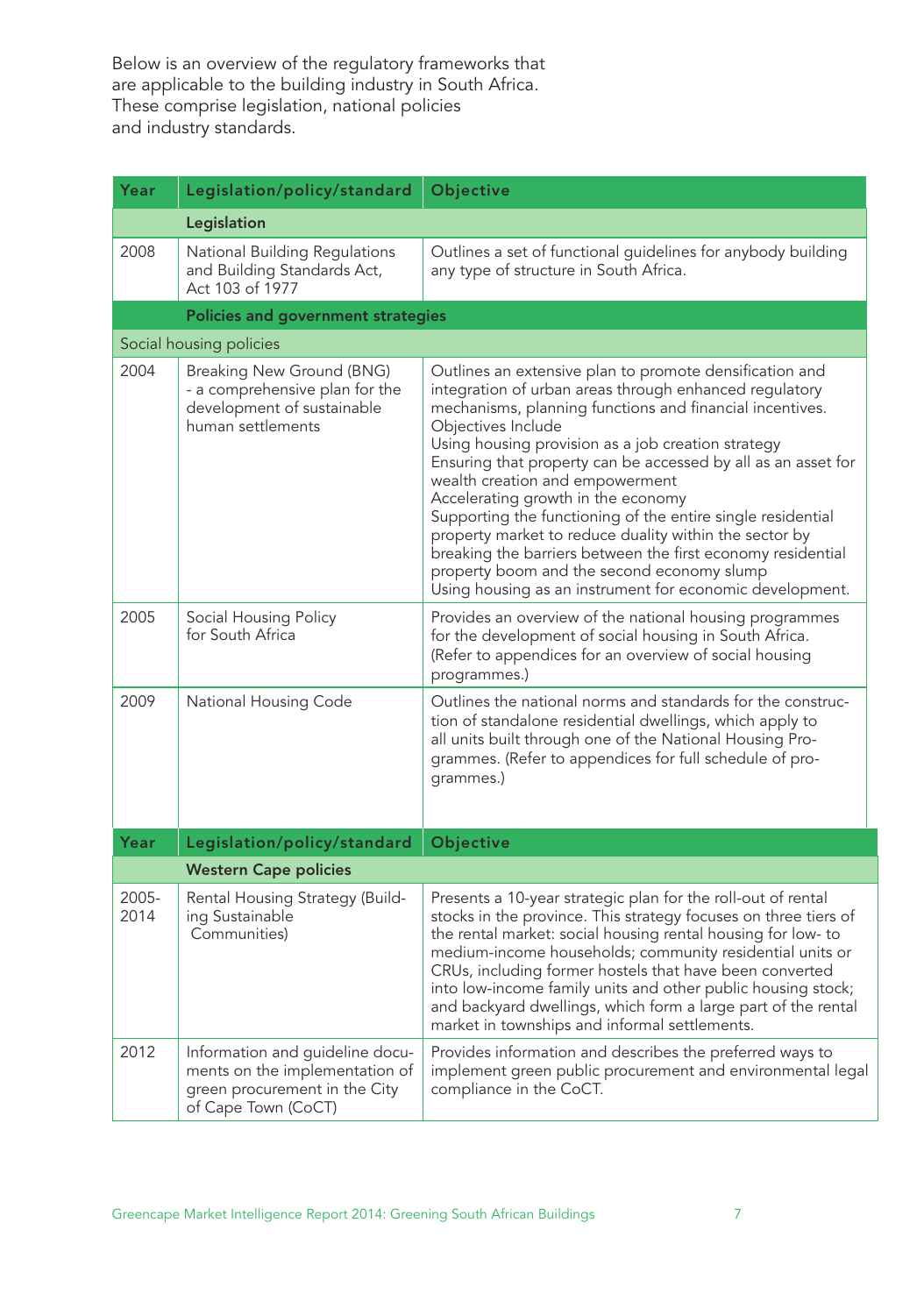| Year | Legislation/policy/standard                                          | Objective                                                                                                                                                                                                                                                                                                                                                                                                                                                                                                                                                                             |  |
|------|----------------------------------------------------------------------|---------------------------------------------------------------------------------------------------------------------------------------------------------------------------------------------------------------------------------------------------------------------------------------------------------------------------------------------------------------------------------------------------------------------------------------------------------------------------------------------------------------------------------------------------------------------------------------|--|
|      | <b>Green building framework</b>                                      |                                                                                                                                                                                                                                                                                                                                                                                                                                                                                                                                                                                       |  |
| 2011 | National Framework for Green<br>Building in South Africa<br>(NFGBSA) | Promotes the objectives of green building in the public sector.<br>These include:<br>Pro-actively inform and support development of plans and<br>programmes<br>Identify opportunities and constraints<br>Identify key strategic areas<br>Integrate principles of green building across areas, regions<br>and sectors<br>Improve the realisation of cumulative effects<br>Focus on enhancement of human settlements<br>Integrate the concept of green building into immovable asset<br>formation in South Africa.                                                                      |  |
| 2011 | Green Economy Accord                                                 | Outlines the South African Government pact - between<br>Government, private business, trade unions and civil society<br>- to create 300 000 new green jobs and double the country's<br>energy generation capacity by 2020. Includes a commitment<br>to installing 1 million solar water-heating (SWH) systems in<br>South Africa by the end 2014; promoting retrofitting in<br>commercial buildings to reduce energy use; and a provision of<br>R25 billion by the Industrial Development Corporation (IDC)<br>forinvestments in green economy activities over a five-year<br>period. |  |
| 2012 | Green building manual<br>(Drakenstein Municipality)                  | Outlines a set of guidelines covering green construction<br>principles for built environment professionals.                                                                                                                                                                                                                                                                                                                                                                                                                                                                           |  |
| 2013 | Income tax allowance on energy<br>efficiency savings                 | Regulations in terms of Section 12L of the Income Tax Act<br>administered by the DTI aimed at large manufacturing invest-<br>ments. That is: upgrades, expansions or new facilities that<br>exceed R30 million and R200 million respectively.                                                                                                                                                                                                                                                                                                                                         |  |
|      | South African National Standards (SANS)                              |                                                                                                                                                                                                                                                                                                                                                                                                                                                                                                                                                                                       |  |
| 2011 | <b>SANS 10400</b>                                                    | Provides guidelines for the application of the technical<br>aspects of the NBR. (Refer to appendices for full schedule of<br>chapters: Chapter A-XA.)                                                                                                                                                                                                                                                                                                                                                                                                                                 |  |
| 2011 | <b>SANS 10400-XA</b>                                                 | Provides technical guidelines for the implementation of the<br>new NBR. These are the first set of minimum standards for<br>energy efficiency and environmental sustainability for build-<br>ings in the NBR. These regulations are applicable to new and<br>refurbished buildings.                                                                                                                                                                                                                                                                                                   |  |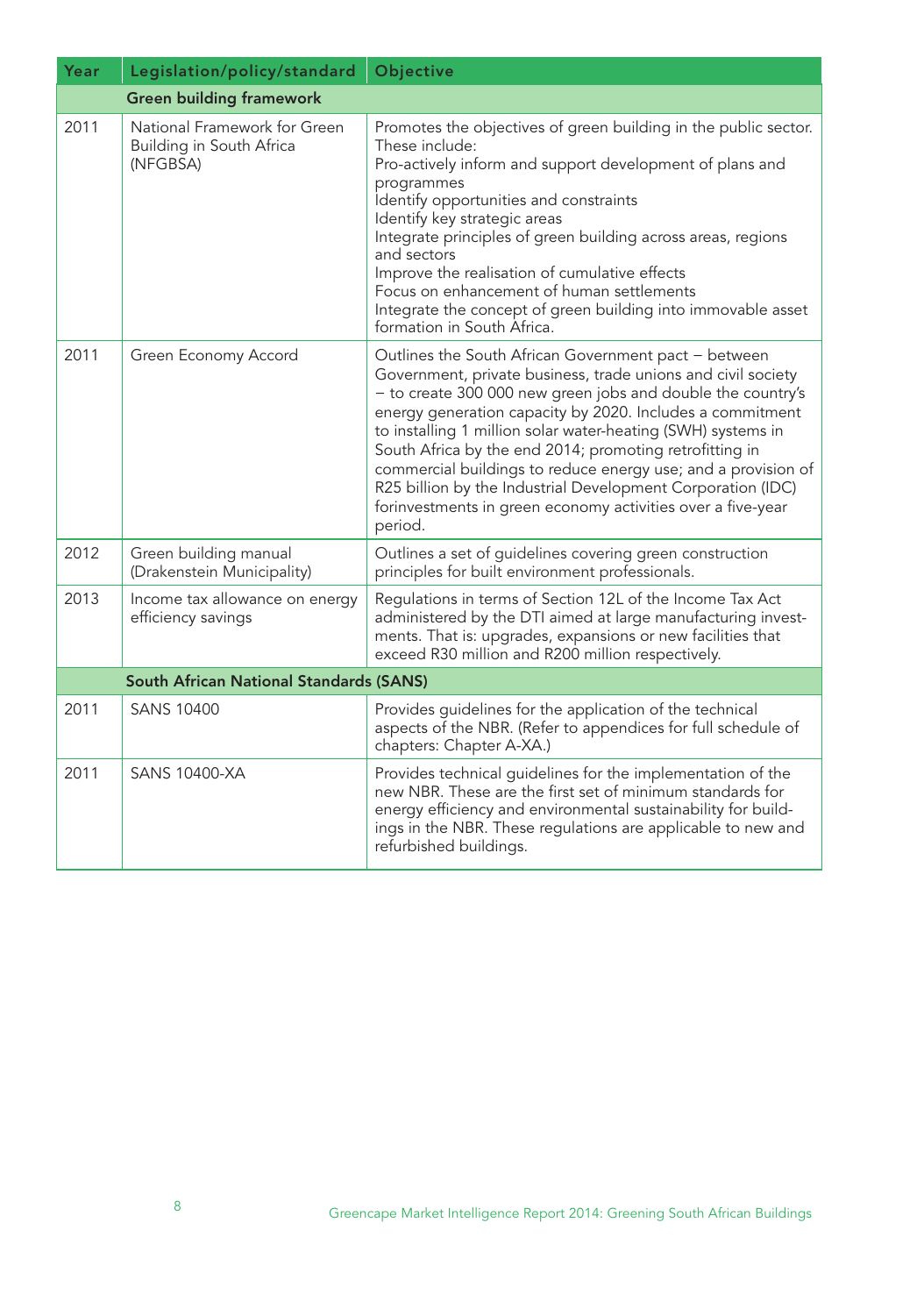#### **2.2 Alternative building framework**

The South African Government adopted a National Framework for Green Building in South Africa (NFGBSA) in November 2011 as its official policy on green building (DPW, 2013).

Although not a legislative requirement, public sector clients are encouraged to adopt policies that require Green Star SA certification to be taken into account as a quality factor when procuring public building space in a lease agreement (Construction Industry Development Board, 2011).

### **2.3 South African National Standards**

These standards apply to any building to be built in an area under the jurisdiction of a local authority. They enforce the technical guidelines of the NBRBSA Act.

The standards prescribe guidelines for the design and construction process such as glazing, insulation, shading, orientation, and building services, including heating, ventilation and air conditioning (HVAC) and energy use (part XA).

SANS 10400 contains prescriptive rules for any form of construction that is deemed to satisfy the NBR. The application of these rules is not mandatory. The owner of the house is allowed to use any means to satisfy the requirements of the regulations.

There are various non-voluntary ways in which one could comply with the requirements of the NBR.

These include: Prescriptive deemed-to-satisfy rules

Rational design or assessment

A valid Agrément certificate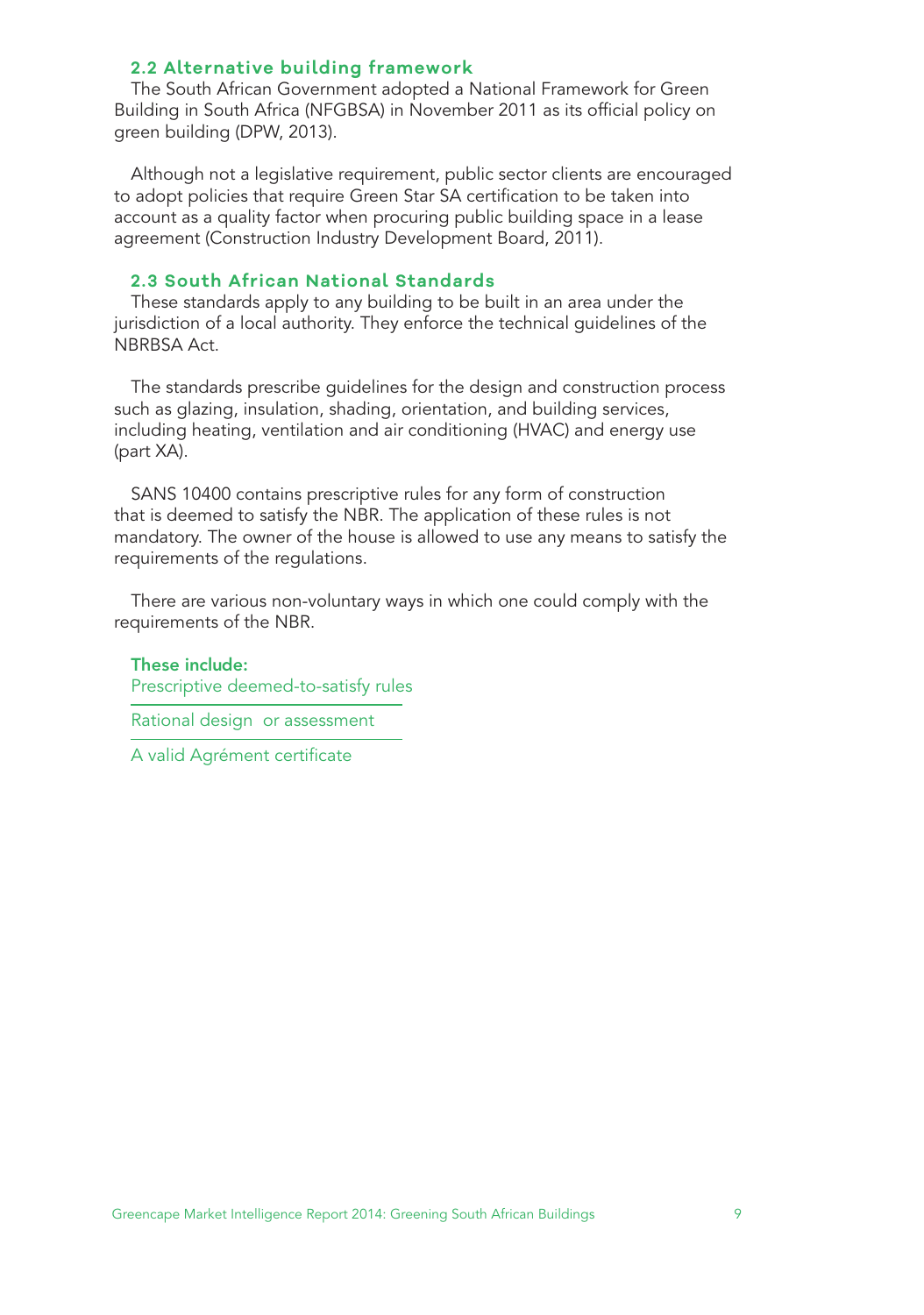#### (1) Prescriptive deemed-to-satisfy rules

There are two key building codes of practice comprising deemed-tosatisfy rules: SANS 10400 and SANS 10401. The former is applicable for housing construction in South Africa. This code reproduces the regulations and covers provisions for building site inspections, building design and construction that are deemed satisfactory. Compliance with the deemedto-satisfy rules is a direct approach to ensure that the building regulations have been applied.

If a Competent Person – Energy is not involved in the design of a building, the Owner, or the Appointed Person (in terms of the application for approval for erection of a building), who may be the Architect, has no option other than to design and to ensure that the building is constructed in accordance with the detailed prescriptive provisions of SANS 10400XA. The SANS 10401 standard is the code of practice for the construction of dwelling houses in accordance with the NBR and covers the deemed-tosatisfy rules for housing.

#### It includes:

Conventional housing

Incremental housing

Informal housing

#### (2) Rational design or assessment

The purpose of rational design is to ensure the elements covered by the design are fit for purpose. Rational designs are required for housing systems or components comprising materials and/or elements whose properties, characteristics and behaviour may be known or unknown. In both cases, a Competent Person (as defined under the Engineering Profession of South Africa Act, Act 114 of 1990), is required to produce the rational design. The Architect or Mechanical Engineer who is appointed and who signs acceptance as the appointed Competent Person for a project, may decide to employ an energy modelling software programme, or he/she will perform a calculation based on a national or international standard or similarly authoritative document to develop a rational design for the building's energy use.

The rational design includes a detailed structural analysis and detailed design of critical members and connection design details.

#### (3) A valid Agrément certificate

Agrément SA is an independent organisation that focuses primarily on the certification of non-standardised or innovative building products through technical assessments that verify whether the products and systems are fit for purpose. Agrément certifies products where no national standards are applicable and its certification process is performance-based. A valid Agrément certificate will comply with the NBR and is accepted by NHBRC for enrolment of non-standardised and alternate housing construction.

Key Sources: National Home Builders Registration Council *(NHBRC Talking Alternative Building Technologies publication)*, 2013.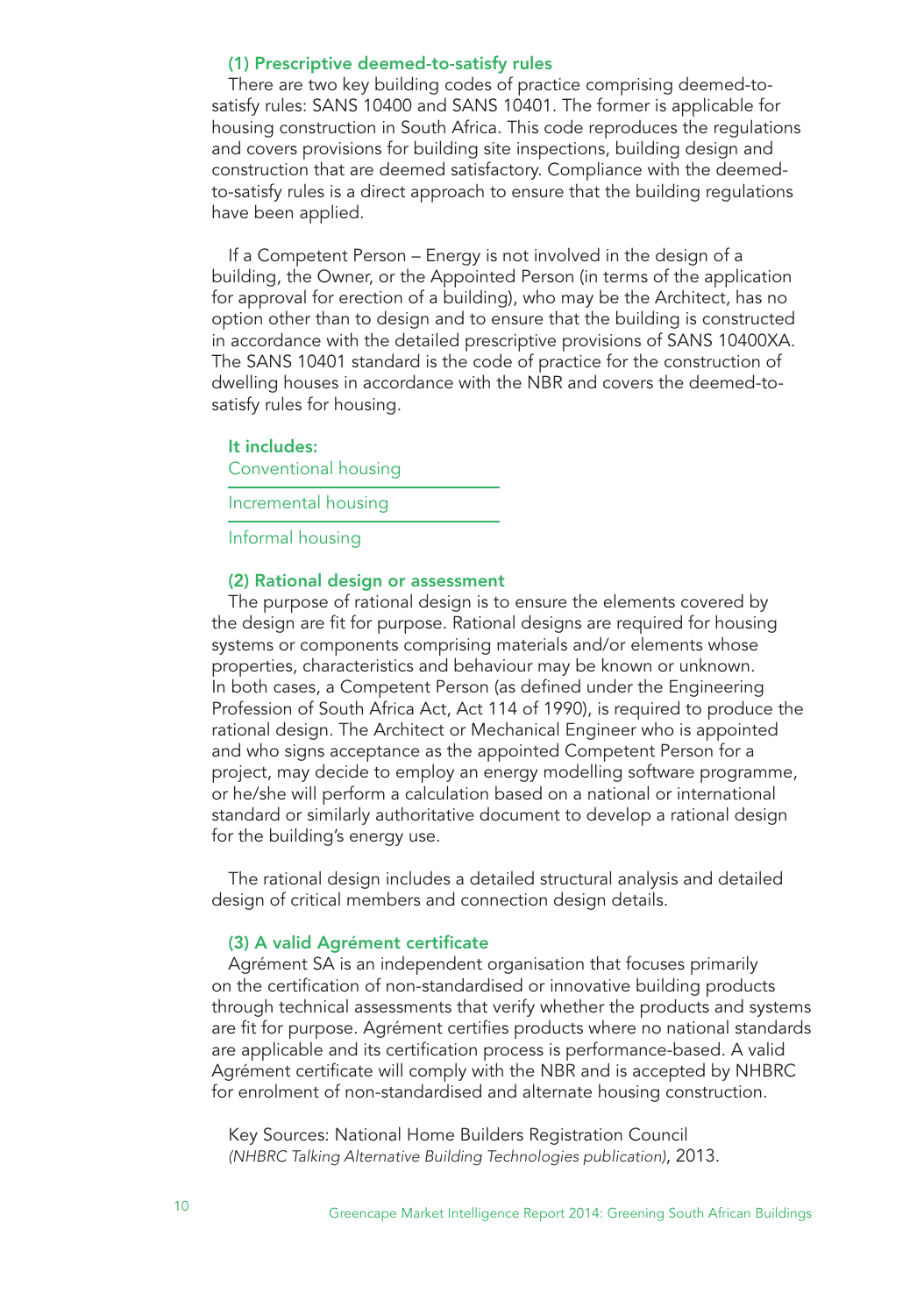## **2.4 Building plans approval process**

The NHBRC is the regulatory authority for the home building industry. The NHBRC's Technical Division reviews the rational design and, once it demonstrates compliance to the NBR, a letter of approval is issued to the system owner. The performance of alternative systems is reviewed annually and the letters of approval renewed provided that the NHBRC has not received any reports of system failure.

### The criteria follow an outline of the information required to perform a rational design assessment, as follows:

The system owner is required to provide rational design calculations that satisfy the NBR. The report must include design assumptions, detailed calculations, references to the necessary design standards and detailed design drawings.

The structural design calculations must clearly demonstrate structural integrity and stability, including connection details.

The design calculations should have proper sketches annotated in English, using Standard Index (SI) notation.

The submission must demonstrate that the elements so designed have adequate performance at the serviceability limit state and at the ultimate limit state.

## The submission report to NHBRC should address the following topics and demonstrate compliance:

| Structural performance   |
|--------------------------|
| (strength and stability) |
| Fire resistance          |
| <b>Water penetration</b> |
| Condensation             |

Thermal **Durability Acoustics** Construction manual (process) Quality manual (quality control)

The submission must be made by the system owner and certified by a competent engineer registered by the Engineering Council of South Africa (ECSA) in a professional category in terms of Act 46 of 2000.

At the municipal level, the local authorities are responsible for the administration of the NBR, and control the on-site activities on construction projects.

| <b>Registration</b>                                                                   | <b>Plan Submission Process</b>                                                                                                                 | <b>Municipal Approval</b>                                                                   |  |
|---------------------------------------------------------------------------------------|------------------------------------------------------------------------------------------------------------------------------------------------|---------------------------------------------------------------------------------------------|--|
| Design process<br>Compliance with NHBRC /<br>Agreement criteria<br>Rational/Agre`ment | Compliance with<br>Municipal regulations<br>(zoning requirements,<br>site development plans,<br>title deed, building line<br>relaxation, etc.) | <b>Building Inspections by</b><br>officials<br><b>Occupation Certificate</b><br>(very NB!!) |  |
|                                                                                       | <b>Building certificates (Roof</b><br>truss, plumbing, glazing,<br>electrical, fire, completion,<br>etc.)                                      |                                                                                             |  |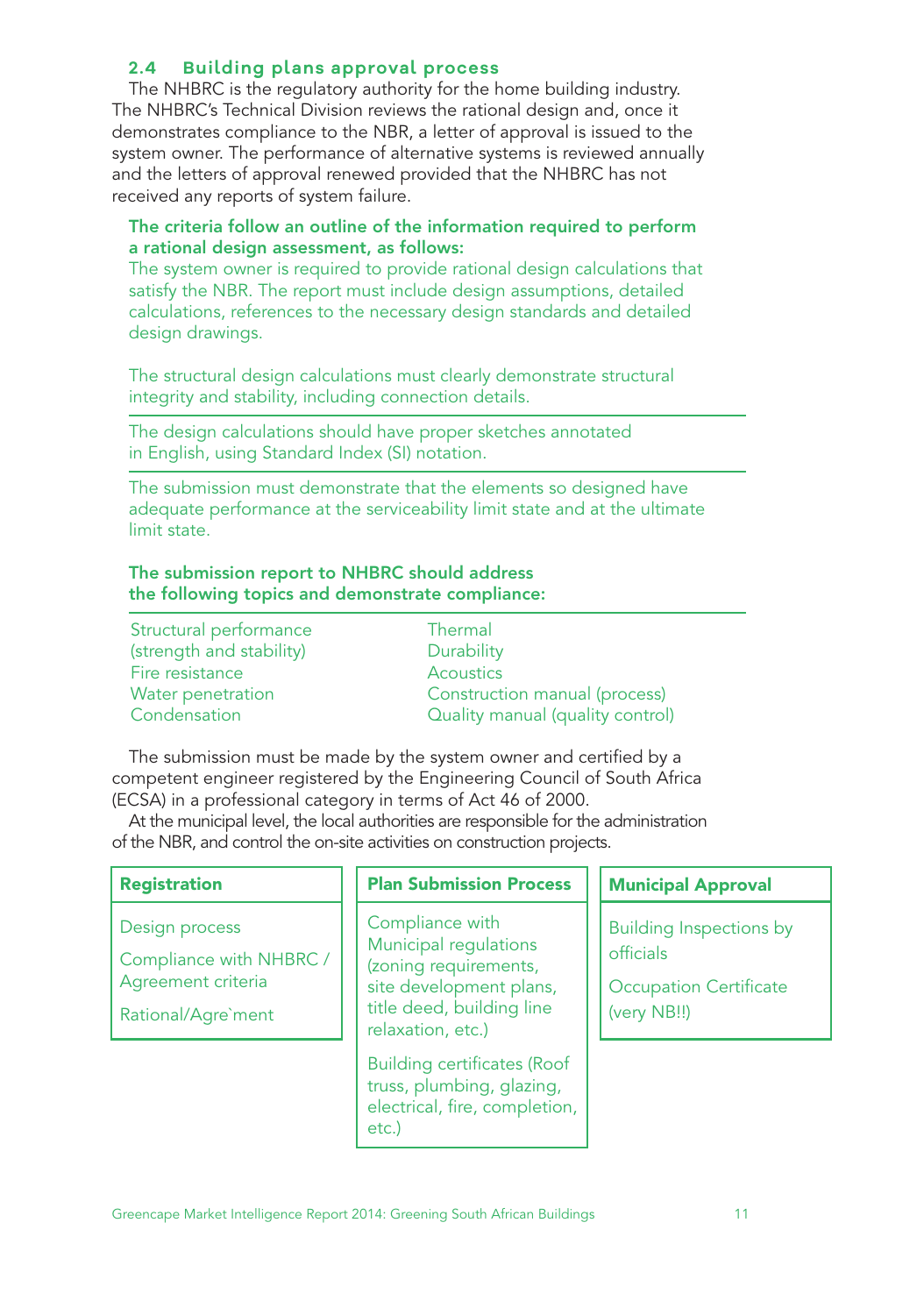# **3. The Green Buildings market in South Africa**

### **3.1 Overview**

The market comprises largely commercial investments made into the green building sector. The mainstream market is predominantly controlled by the commercial property sector. A number of these investments have undergone green building certifications.

The Green Building Council of South Africa (GBCSA) has certified 50 buildings to date *(GBCSA, 2014).* In the Western Cape, there have been 11 GBCSA certified green buildings to date.

The majority of these early adopters are the market leaders in their respective industries. Social and environmental responsibility are core to their businesses, mainly for marketing purposes. Other key contributing factors include the implied economic benefits associated with shifting towards greener practices.

The GBCSA has reported that businesses are starting to experience the economic benefit of buying greener building materials (such as low VOC paint, energy-efficient windows and other materials) as this means they incur lower electricity costs in the long term, especially those costs associated with HVAC. The other notable benefits highlighted by the GBCSA include overall lower operating costs; higher asset returns; increased property values; and improved marketability.

(For additional information please refer to GBCSA's Rands and Sense of Green Buildings report.).

The market expectation from industry participants is that all future property development projects need to adhere to SANS 10400 XA (Energy Efficiency Regulations for new and renovated Buildings).

#### **3.2 Alternative building technologies**

To date, the NHBRC has approved 40 alternative building technologies (ABT) nationwide, 36 of them in the Western Cape.

Below is an overview of building material manufacturers that are based in the Western Cape. The majority of these fabricate Insulated Building technologies (panels, blocks, etc.) effectively making up 42% of the market. This market is dominated by small manufacturers, which make up close to

63% of the market with the large manufacturers making up close to 38%.

Getting ABT off the ground is proving to be a slow process due to the lack of community trust and participation and the lack of information and understanding of the products on offer (NHBRC Western Cape, 2014).



<sup>12</sup> Greencape Market Intelligence Report 2014: Greening South African Buildings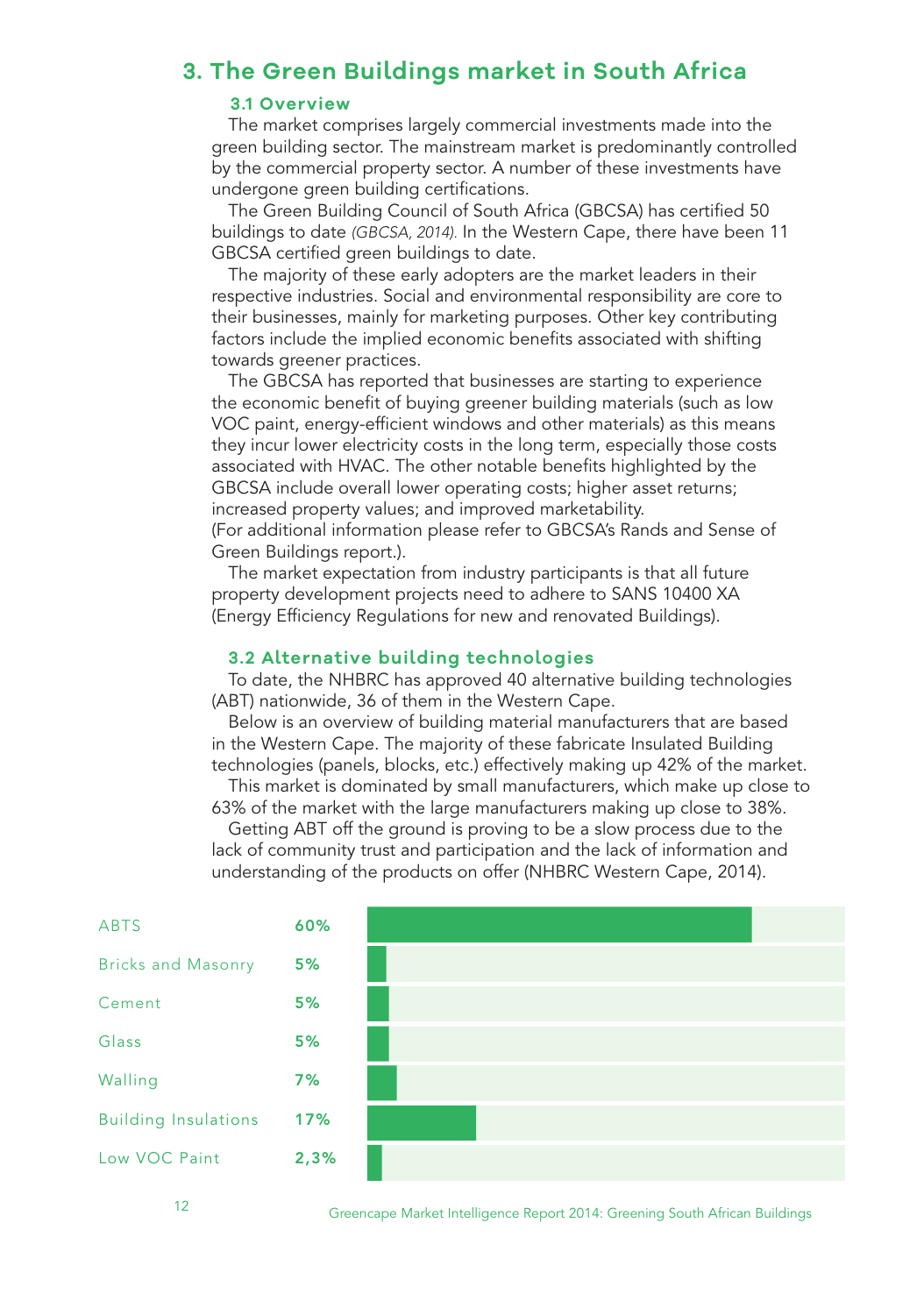### **3.3 Eco labelling standards and assessment tools**

The SABS published the SANS 941 energy efficiency labelling standard in 2013 and it will be implemented in 2014. It will apply mainly to electrical appliances.

Please refer to the GreenCape Energy Efficiency Market Intelligence Report for further details on this scheme.

Several industry assessment tools have been introduced. These include the Ecospecifier South Africa and Eco Standard assessment tools. The CSIR is also presently developing an eco labelling scheme on behalf of the DPW – the South African Eco Labelling Scheme (SANES).

## **3.4 Opportunities for promoting green building in South Africa**

The CSIR has been appointed to prepare the implementation plan for the roll-out of alternative building technologies (ABT) in terms of the Presidential Infrastructure Coordinating Commission (PICC) Council resolution. This requires 60% of Government's social infrastructure building to be constructed from ABT by 2017. The plan identifies the institutional arrangements that need to be made as well as the technical backing required to create a supportive environment for the use of ABT.

ABT include, for example, framed panels fabricated off-site and assembled on-site. They are classified according to mass into heavy or light materials, and on-site or off- site fabrication (CSIR, 2013).

As a result, the plan recommends that an ABT Centre of Competence is established to develop the ABT sub-sector. It also recommends that an ABT Forum is created for stakeholders to communicate, and that a Government department is appointed to champion ABT.

The stipulation to use ABT to construct 60% of new social infrastructure projects by 2017 was adopted by Cabinet in August. It arose out of the construction of 12 schools in the Eastern Cape during 2012 as part of a development agency IDT pilot project. A further 16 schools will be built in 2014 and the pilot project may result in the construction of an additional 30 schools. ABT are not covered by the building standards in the NBR. Therefore, they must either comply with the deemed-to-satisfy rules as set out by SANS, have a rational design, or be Agrément-certified *(CSIR, 2014)*.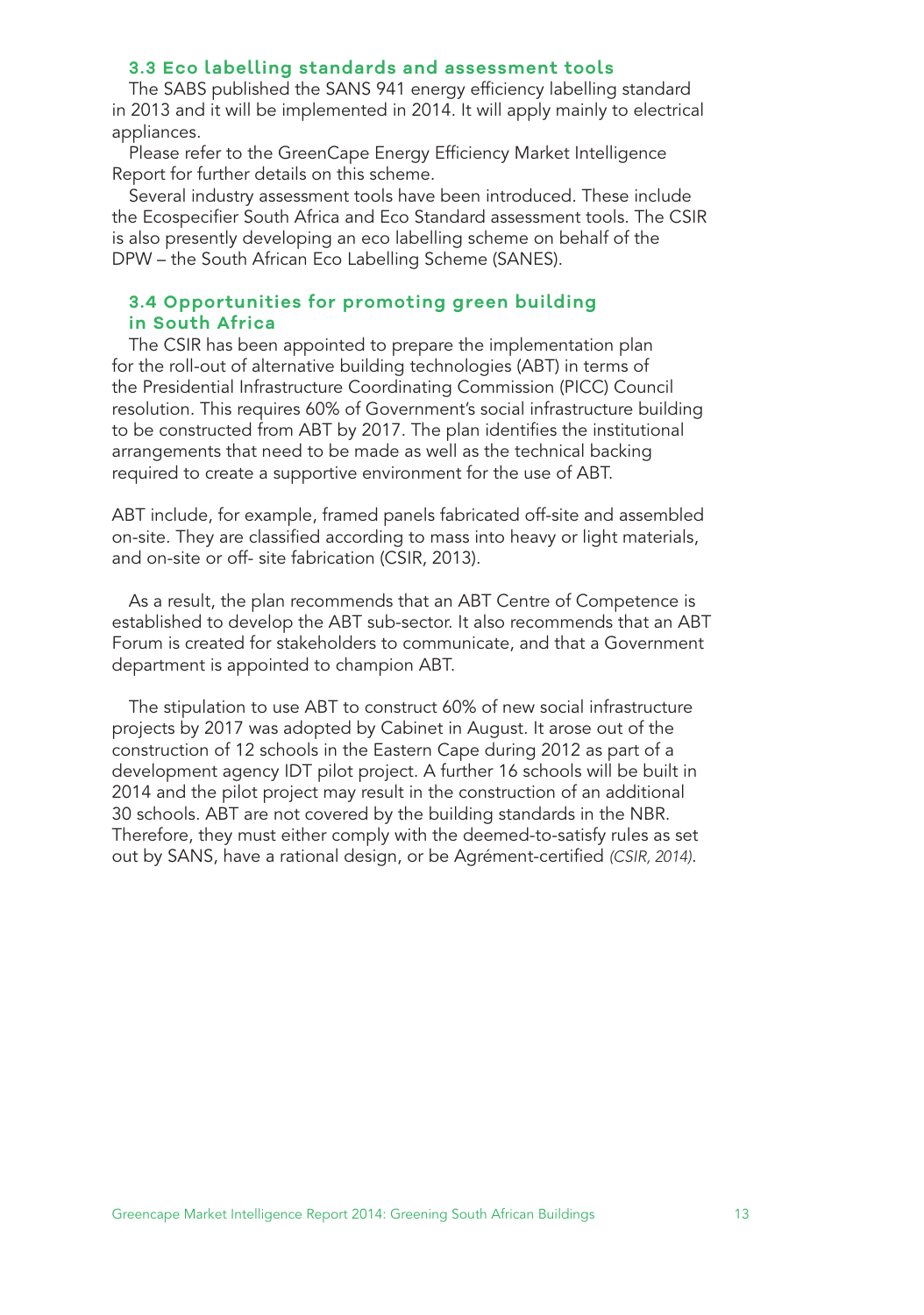### **3.5 Potential opportunities for greening the built environment in the Western Cape**

The richest opportunities for greening the Western Cape's built environment are in the housing sector. The National Department of Human Settlements (NDHS) approved the enhancement of the National Norms and Standards for the Construction of Stand Alone Residential Dwellings and Engineering Services (norms and standards) in 2013. These norms and standards are aligned with the NBR, SANS 10400-XA regulations.

They have been adjusted by the additional building envelope measures to improve thermal performance of the dwellings.

The measures comprise:

| Plastering of all internal walls                                                        |  |
|-----------------------------------------------------------------------------------------|--|
| Rendering on external walls                                                             |  |
| Smaller windows                                                                         |  |
| Special low E clear and E opaque<br>safety glass for all window types as<br>prescribed. |  |
|                                                                                         |  |

Cost breakdown of the standard 40 square meter dwelling to be financed from the National Housing Programme for persons earning R0 – R3500. Implementation date: 1 April 2014

| <b>Cost Element</b>                | <b>Cost in Rands</b> |  |
|------------------------------------|----------------------|--|
| Earthworks                         | R 6707.48            |  |
| Concrete, Formwork & Reinforcement | R 10780.37           |  |
| <b>Brickwork</b>                   | R 15528.48           |  |
| Roof Structure                     | R 8832.44            |  |
| Ceiling and Insulation             | R 7311.82            |  |
| Windows                            | R 8083.53            |  |
| Doors and Frames                   | R 6558.00            |  |
| Finishing and Paintwork            | R 10637.93           |  |
| Electrical                         | R 9958.40            |  |
| Plumbling and Toilet               | R 9976.38            |  |
| Sub-Total A                        | R 94374.88           |  |
| P&G                                | R 8578.67            |  |
| Sub-Total B                        | R 102953.55          |  |
| Project Manager                    | R 3604.00            |  |
| Clerk of works                     | R 3089.00            |  |
| <b>Transfer Cost</b>               | R 1000.00            |  |
| Beneficiary Administration         | R 300                |  |
| <b>Total Rounded Off</b>           | R 110 946.55         |  |
| Total                              | R 110 947.00         |  |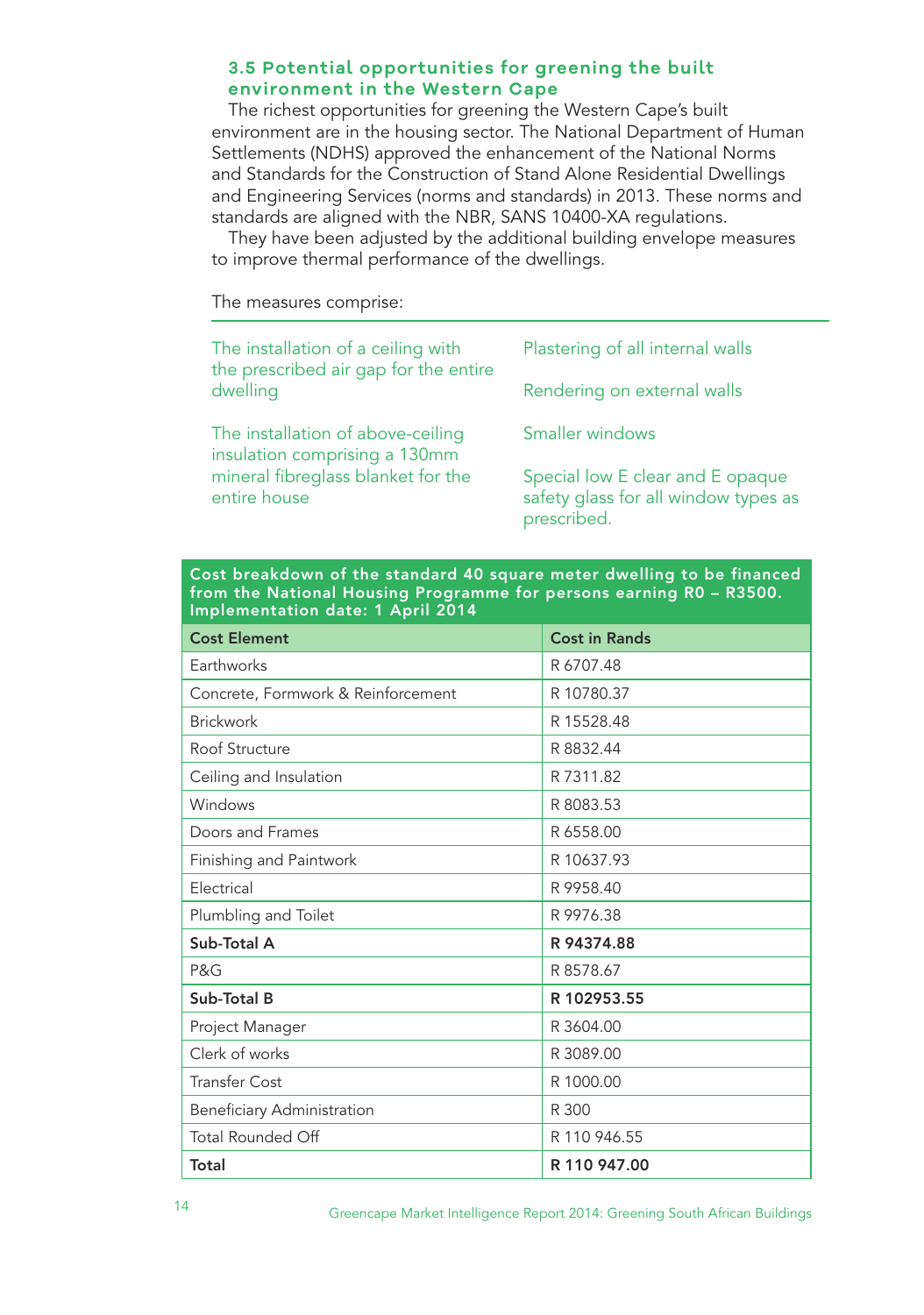Source: *NDHS, 2013*

Please note that these amounts will be adjusted annually in terms of the current approved application of the University of Stellenbosch's Bureau of Economic Research – Building Cost Index (BER-BCI). The changes introduced by the Norms and Standards will take effect on 1 April 2014.

### **3.5.1 Rental housing market**

The greatest scope for growth of low-income rental housing is in Cape Town, Eden and the Winelands. These districts have the highest number of households earning between R800 and R3 500 per month, as well as great demand and a high level of inadequate housing conditions.

In Cape Town and the leader towns of the West Coast, Cape Winelands, Overberg and Eden districts, there is a limited quantity of well-situated, state-owned land suitable for formal state-funded rental housing. All these towns have made provision for land to be earmarked for rental housing in their human settlement plans, and this land must be officially allocated and released for rental *(HSD, 2013)*.

The WCG has embarked on several pilot programmes focusing on bringing ABT into the social housing sector. These pilot programmes include the City of Cape Town's (CoCT) ceiling project for the subsidy housing market.

| Strategic goal                                  | <b>Strategic objective</b>                                         | Performance measure indicator                                | <b>Annual target</b> |
|-------------------------------------------------|--------------------------------------------------------------------|--------------------------------------------------------------|----------------------|
| n/a                                             | n/a                                                                | Number of housing units completed<br>(institutional subsidy) | 120                  |
| Optimal use of<br>resources and<br>partnerships | Enhancing supply of<br>new rental housing<br>opportunities and en- | Number of housing units completed<br>(social housing)        | 270                  |
|                                                 | couraging improved<br>property manage-<br>ment or rental stock     | Number of new units completed (CRU)                          | 300                  |
| n/a                                             | n/a                                                                | Number of CRU units refurbished                              | 1000                 |

The targets for rental housing as identified by the provincial Government

*Source: DHS, 2014:*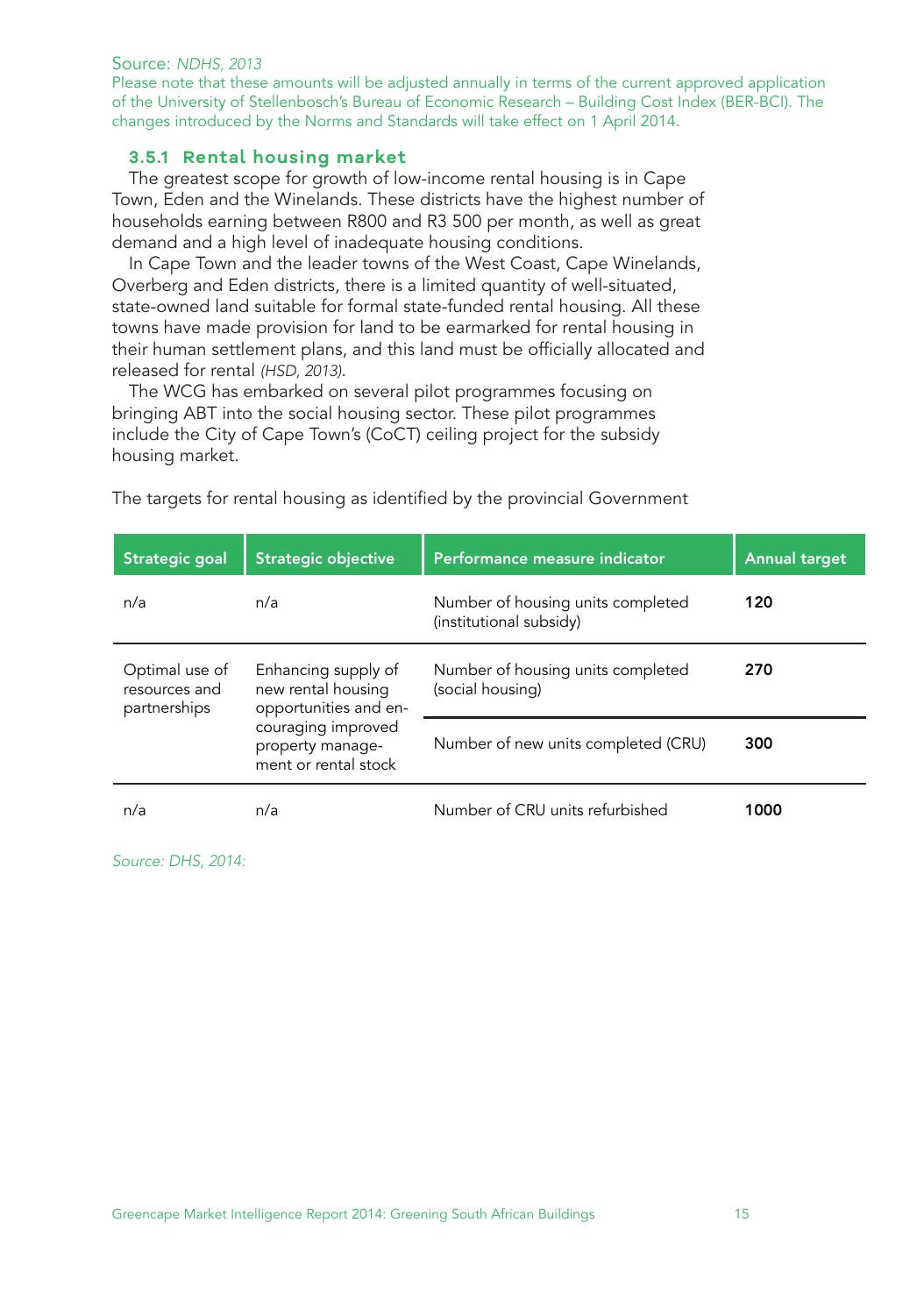## **Other pilot programmes that are currently being implemented across the province include the following:**

| <b>Project name</b>                          | <b>Location</b>                                                   | <b>Additional information</b>                                           |
|----------------------------------------------|-------------------------------------------------------------------|-------------------------------------------------------------------------|
| Joe Slovo 2 and 3                            | Cape Town                                                         | SWH project                                                             |
| Kuyasa Project                               | Cape Town                                                         | SWH project                                                             |
| Nuwe Begin                                   | <b>Blue Downs</b>                                                 | Innovative funding and use of local labour                              |
| Legacy Project                               | <b>Blue Downs</b>                                                 | Social rental housing                                                   |
| <b>Bothasig Gardens</b>                      | Cape Town                                                         | Social rental housing                                                   |
| Imizamo Yethu                                | Corner Hout Bay Road<br>and Victoria Road, Hout<br>Bay, Cape Town | Social rental housing                                                   |
| Ishack Living                                | Stellenbosch University                                           | Incremental upgrading of settlements                                    |
| Pelican Park                                 | Cape Town                                                         | Gap housing                                                             |
| Delft 3, 5, 6, 8 & 9                         | Cape Town                                                         | Uses alternative or eco-technologies                                    |
| Atlantis Witsand<br><b>iEEECo</b>            | Atlantis                                                          | Renewable technology and settlement design project                      |
| Abbotsdale                                   | <b>West Coast</b>                                                 | Carried out under BNG                                                   |
| Drommedaris                                  | Paarl                                                             | Carried out under BNG                                                   |
| Thembalethu                                  | George                                                            | Carried out under BNG                                                   |
| Oceanview<br>(Mountain View)<br>Development  | Ocean View                                                        | Uses ABM                                                                |
| People House<br>Process (PHP)<br>Development | Knysna                                                            | Social rental housing                                                   |
| Manenberg Human<br>Settlements               | Manenberg                                                         | Four-star Green Star rating                                             |
| Edward Road,<br>Ottery                       | Cape Town                                                         |                                                                         |
| Freedom Park<br>Housing Develop-<br>ment     | Cape Town                                                         | Came out of the Design indaba and uses<br>innovative building materials |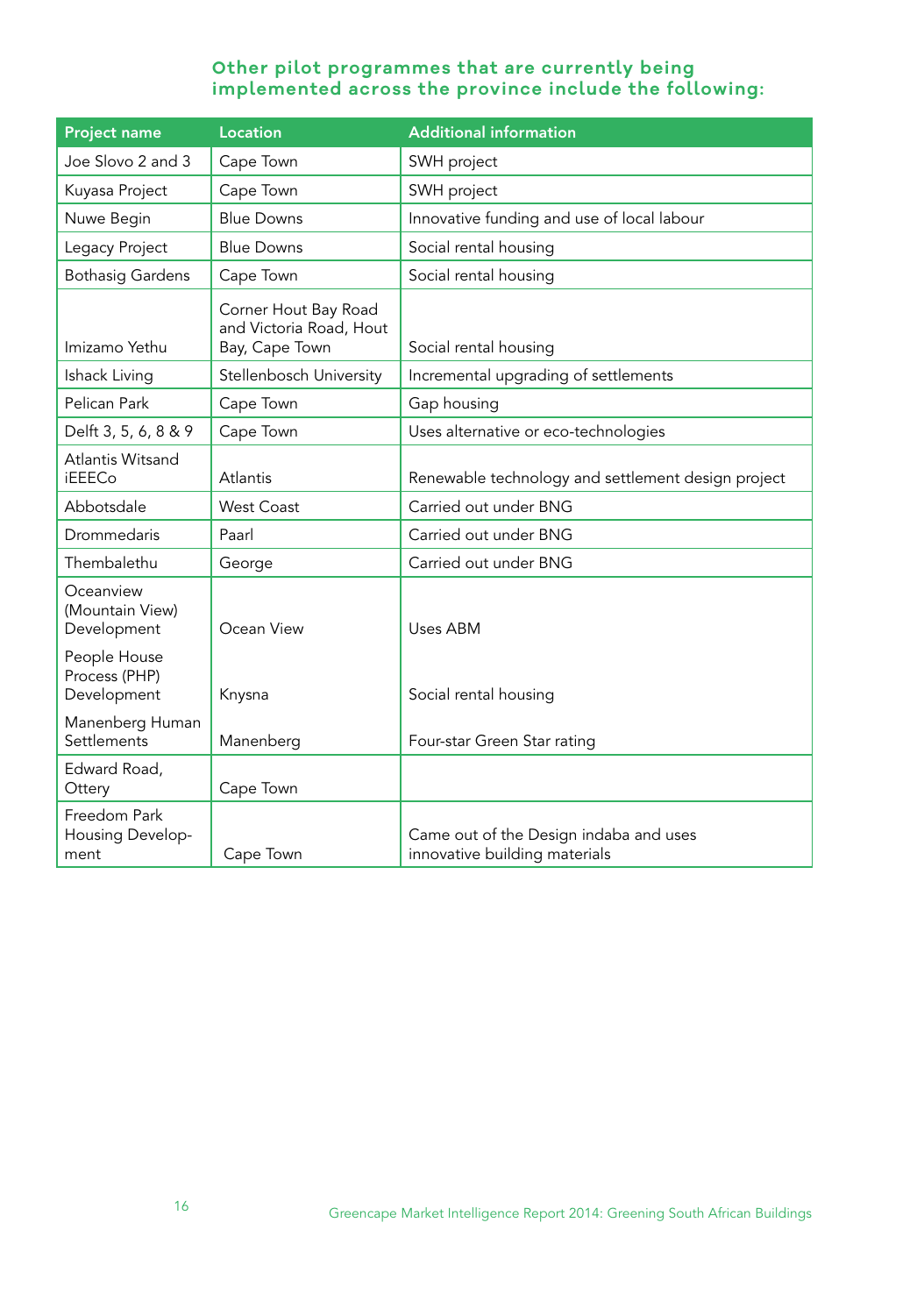#### **3.5.2 Potential market drivers**

GreenCape has identified certain drivers for greening the Western Cape's built environment market.

#### **1. Policy framework**

### *Social housing*

The new norms and standards for the Government Subsidized Housing sector are aligned to the SANS 10400-XA guidelines. The requirements of the SANS 10400-XA in the social housing sector will drive the demand of new ABT for the sector.

#### *Commercial sector*

In the commercial sector, the newly introduced tax allowance incentives on energy efficiency savings have created an incentive for the building industry participants to bring in new ideas on how companies can reduce their energy consumption patterns. This could possibly be achieved using building insulation and glazing mechanisms since energy retrofitting and renewable energy projects are prohibited from this process.

The independent rating system is at present a voluntary process. Over the years, the Construction Industry Development Board (CIDB) and the DPW have given extensive consideration to following the lead of several other countries that require all new public buildings to be designed to achieve a prescribed rating at minimum.

This could be incorporated as a requirement into the CIDB Best Practice Project Assessment Scheme (refer to Annexure section for the CIDB criteria). This has been under continuous discussion since 2009 but has yet to materialise. In the Western Cape, this measure has been promoted by the CoCT (see the CoCT's green procurement guidelines policy in the regulatory framework table).

#### **2. Improved industry knowledge**

The rising number of well-trained building industry professionals, such as quantity surveyors, will drive the growth of new skills into the sector. For example, in the Western Cape a significant segment of the green building market is becoming increasingly saturated with building insulation materials that are required in green building projects (see graph of ABT market).

In the Western Cape, the CoCT has been allocated market development funding to a maximum of R30 million to retrofit ceilings to RDP houses from the jobs fund. Within the CoCT, there are approximately 50 000 subsidy houses that were built without insulated ceilings between 1994 and 2005.

In recent years, there have been several research and development (R&D) innovations in this market. These include those launched by the CSIR. For example, in 2011 and 2012, the CSIR, in conjunction with BASF, undertook an energy and thermal performance research project on a house constructed on the CSIR innovation site in Pretoria using BASF materials.

#### **3. Public advocacy**

Industry bodies will continue to play a role in increasing public awareness of the overall savings that can be made from investments into green building. Some municipalities, such as Drakenstein, have already started with these projects.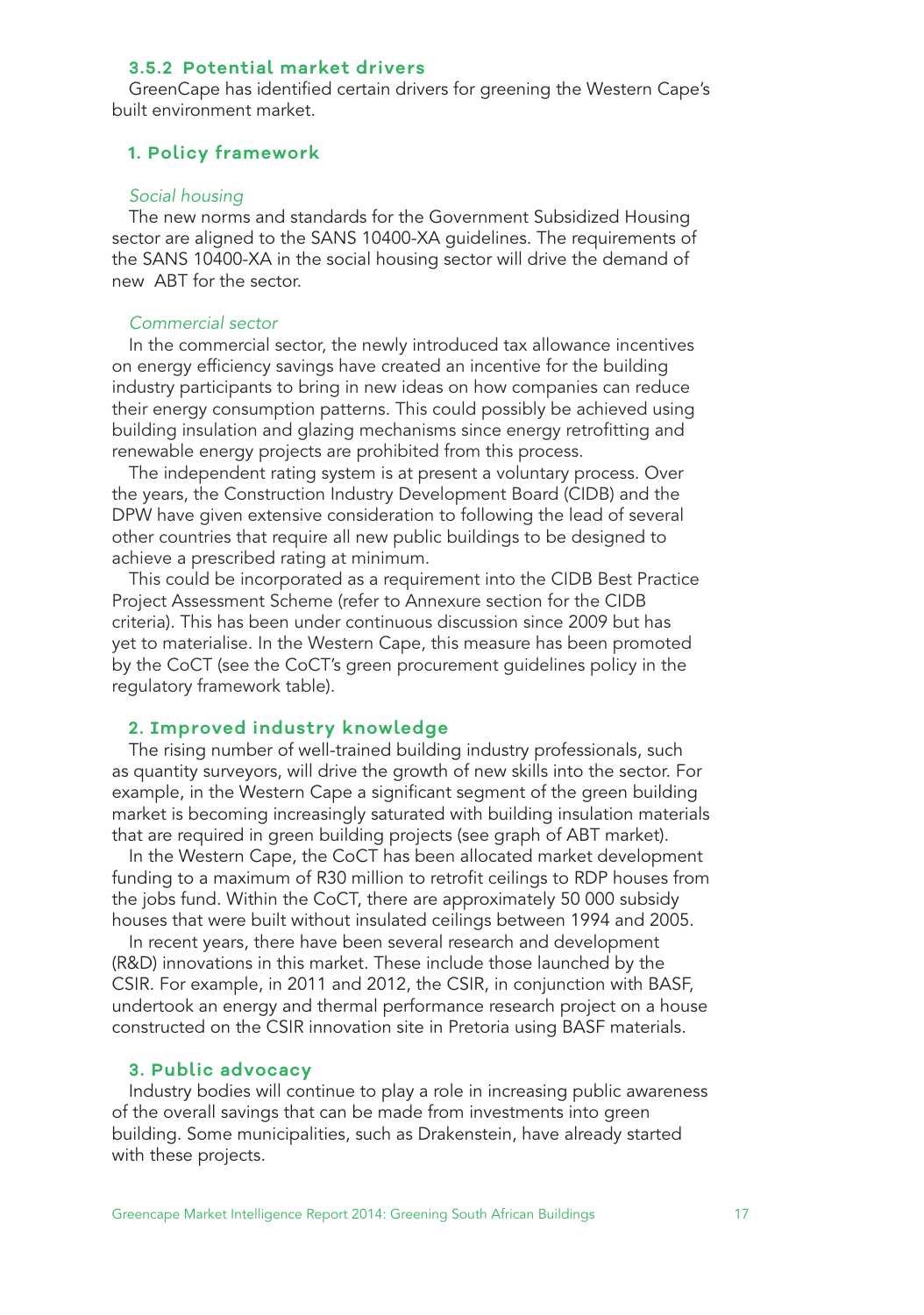#### **4. Industry bodies and associations**

There are a number of voluntary associations for the various built environment professions.

### **4.1 Key industry associations**

| Association of South African Quantity Surveyors | (ASAQS) |
|-------------------------------------------------|---------|
| <b>Building Industry Bargaining Council</b>     | (BIBC)  |
| Construction Industry Development Board         | (CIDB)  |
| Council of the Built Environment                | (CBE)   |
| <b>CSIR Built Environment unit</b>              |         |
| Engineering Council of South Africa             |         |
| Green Building Council of South Africa          | (GBCSA) |
| South Africa Property Owners' Association       | (SAPOA) |
| South African Bureau of Standards               | (SABS)  |
| National Home Builder's Registration Council    | (NHBRC) |
| The South African Housing Foundation            | (SAHF)  |

#### **4.2 Industry events**

There are several industry events held annually to disseminate information. These include the GBCSA's Green Building Convention, which was integrated with the World Green Building convention in 2013; Alive2Green Green Building conference and exhibition; GreenCape's industry networking events and the Cape Construction Expo.

The South African Council for the Quantity Surveyors Profession (SACQSP) organised the Vision 20/20 conference in 2013

### Some key findings from the research conference included

The use of construction materials is not properly controlled throughout the building industry. This presents several opportunities for bringing the waste market into the construction industry, specifically for using building debris and other forms of building waste. New companies such as Demorec have already started exploring this opportunity in the Western Cape

The use of good water harvesting systems, water-efficient fixtures and methods to control water use can potentially reduce water consumption significantly and also save costs

Government is starting to incorporate the green building rating in newly built buildings. Examples include the Falcon Building in Pretoria and the Public Works Building in Manenburg in the Western Cape.

The findings supported the notion that lifecycle cost analysis could positively demonstrate the green building business case for both developer and tenant, in terms of return and long-term financial benefit. The Clay Brick Association (www.claybrick.org.za) has already led the market in this type of research.

For more information, refer to the association's publication on lifecycle assessment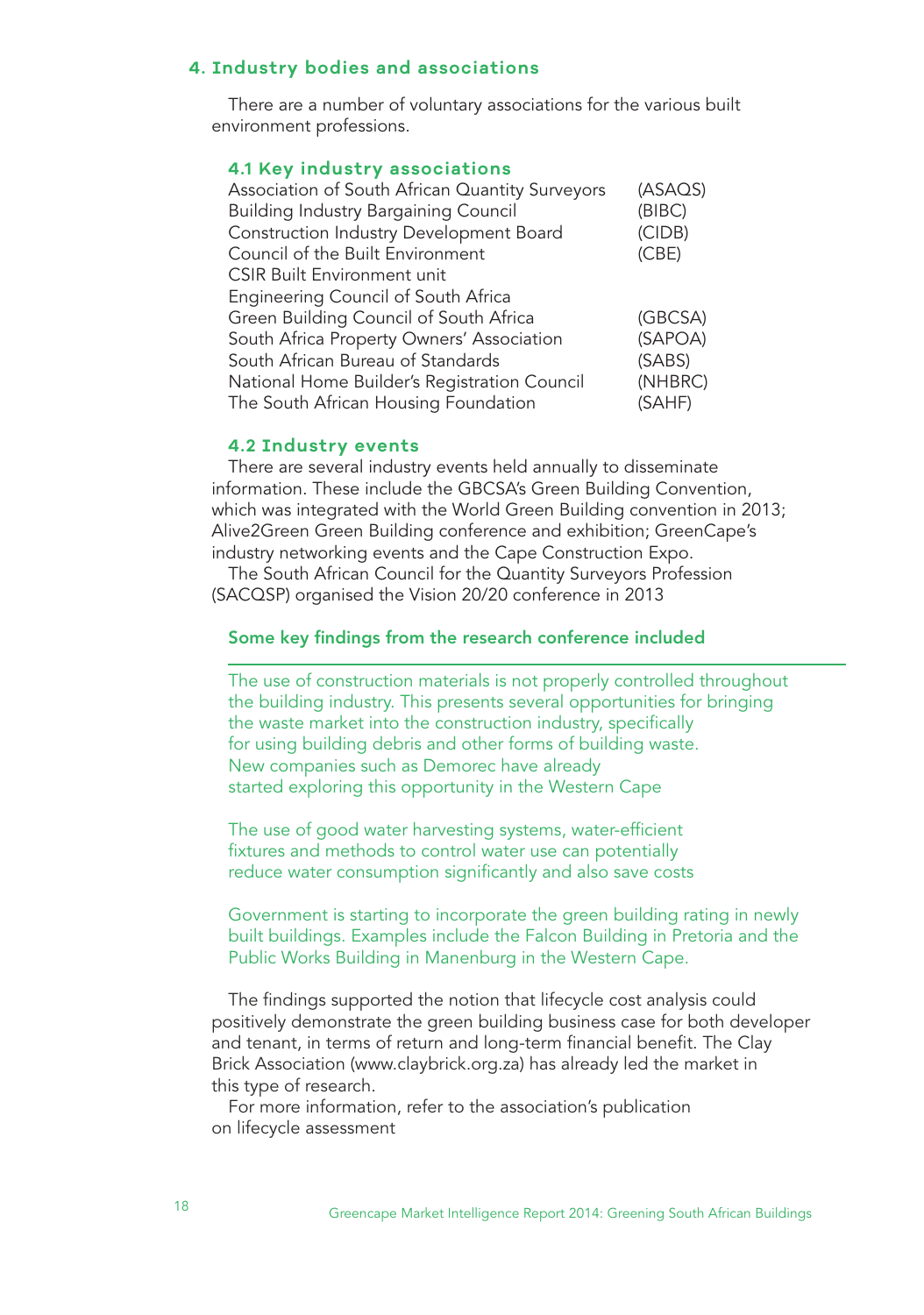# **Appendix 1:**

| <b>10400 Part</b> | <b>Title</b>                               | <b>Edition</b> | <b>Published</b>  |
|-------------------|--------------------------------------------|----------------|-------------------|
| A                 | General Principles & Requirements          | 3              | Nov 2010          |
| B                 | <b>Structural Design</b>                   | 3              | Sept 2012         |
| C                 | <b>Dimensions</b>                          | 3              | Oct 2010          |
| D                 | <b>Public Safety</b>                       | 3              | Jan 2011          |
| Е                 | <b>Demolition Work</b>                     | 3              | <b>Nov 2010</b>   |
| F                 | <b>Site Operations</b>                     | 3              | <b>May 2010</b>   |
| G                 | <b>Excavations</b>                         | 3              | Jan 2011          |
| н                 | Foundations                                | 3              | <b>Sept 2012</b>  |
| J                 | <b>Floors</b>                              | 3              | Oct 2010          |
| К                 | <b>Walls</b>                               | 3              | Mar 2011          |
| L                 | Roofs                                      | 3              | <b>Nov 2011</b>   |
| М                 | Stairways                                  | 3              | April 2011        |
| N                 | Glazing                                    | 3.1            | <b>March 2012</b> |
| O                 | <b>Lighting and Ventilation</b>            | 3              | Jan 2011          |
| P                 | Drainage                                   | 3              | Oct 2010          |
| Q                 | Non-water-borne means of sanitary disposal | 3              | Mar 2011          |
| R                 | <b>Storm Water Disposal</b>                | 3              | Sept 2012         |
| S                 | Facilities for persons with disabilities   | 3              | April 2011        |
|                   | <b>Fire Protection</b>                     | 3              | <b>March 2011</b> |
| υ                 | Refuse Disposal                            | 3              | <b>March 2010</b> |
| v                 | <b>Space Heating</b>                       | 3              | <b>Jun 2010</b>   |
| W                 | <b>Fire Installation</b>                   | 3              | <b>March 2011</b> |
| x                 | <b>Energy Usage</b>                        | 3              | Aug 2011          |

## 1. SANS 10400 consists of the following parts: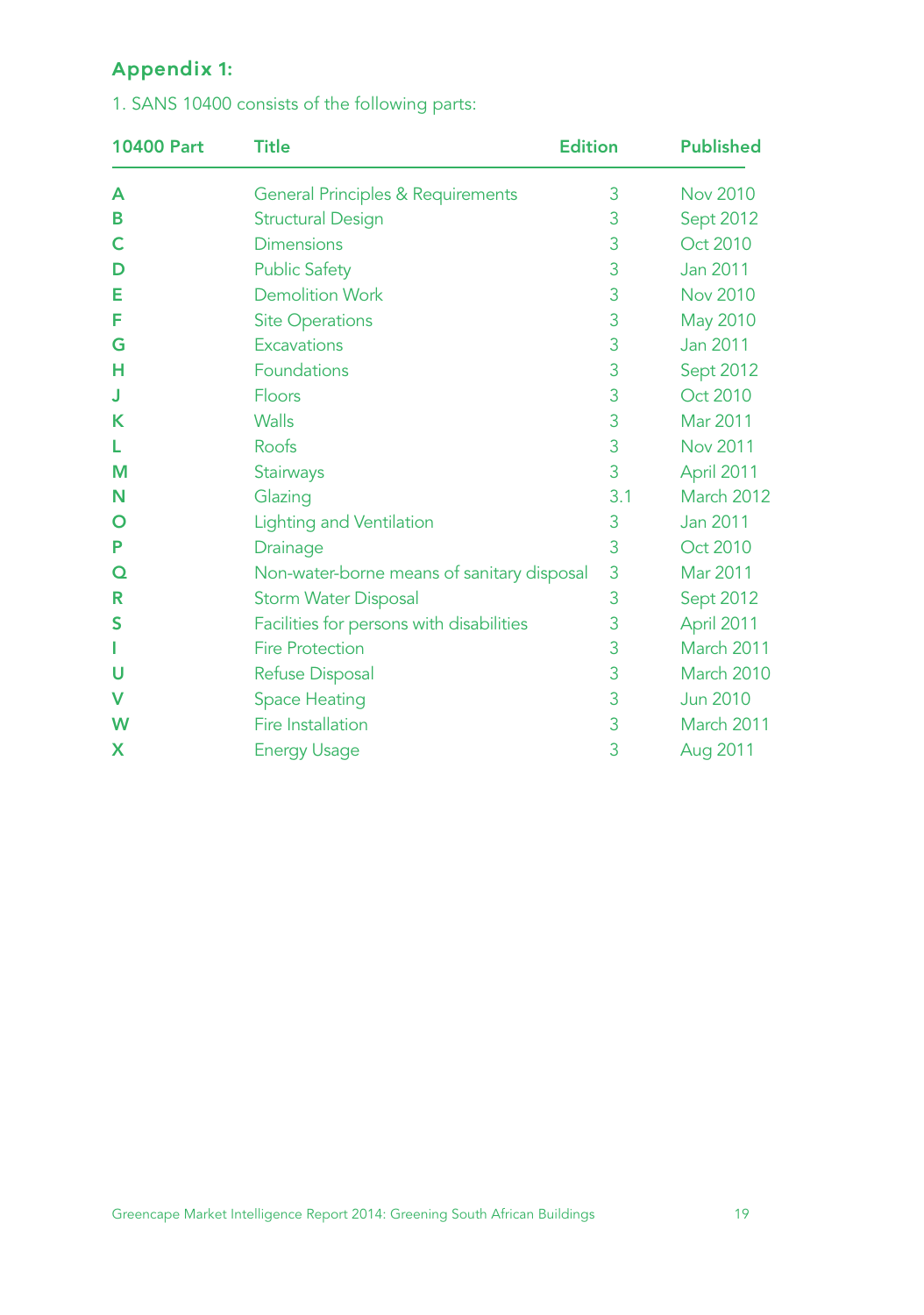# **Climatic Zone Map of South Africa** (SABS, 2011)



| <b>Climatic Region</b> | <b>Description</b>         | <b>Major Centre</b>               |
|------------------------|----------------------------|-----------------------------------|
| Region 1               | Cold Interior              | Johannesburg, Bloemfontein        |
| Region 2               | <b>Temperate Interior</b>  | Pretoria, Polokwane               |
| Region 3               | <b>Hot Interior</b>        | Makhado, Nelspruit                |
| Region 4               | <b>Temperate Coastal</b>   | Cape Town, Port Elizabeth         |
| Region 5               | <b>Suptropical Coastal</b> | East London, Durban, Richards Bay |
| Region 6               | Arid Interior              | Upington, Kimberley               |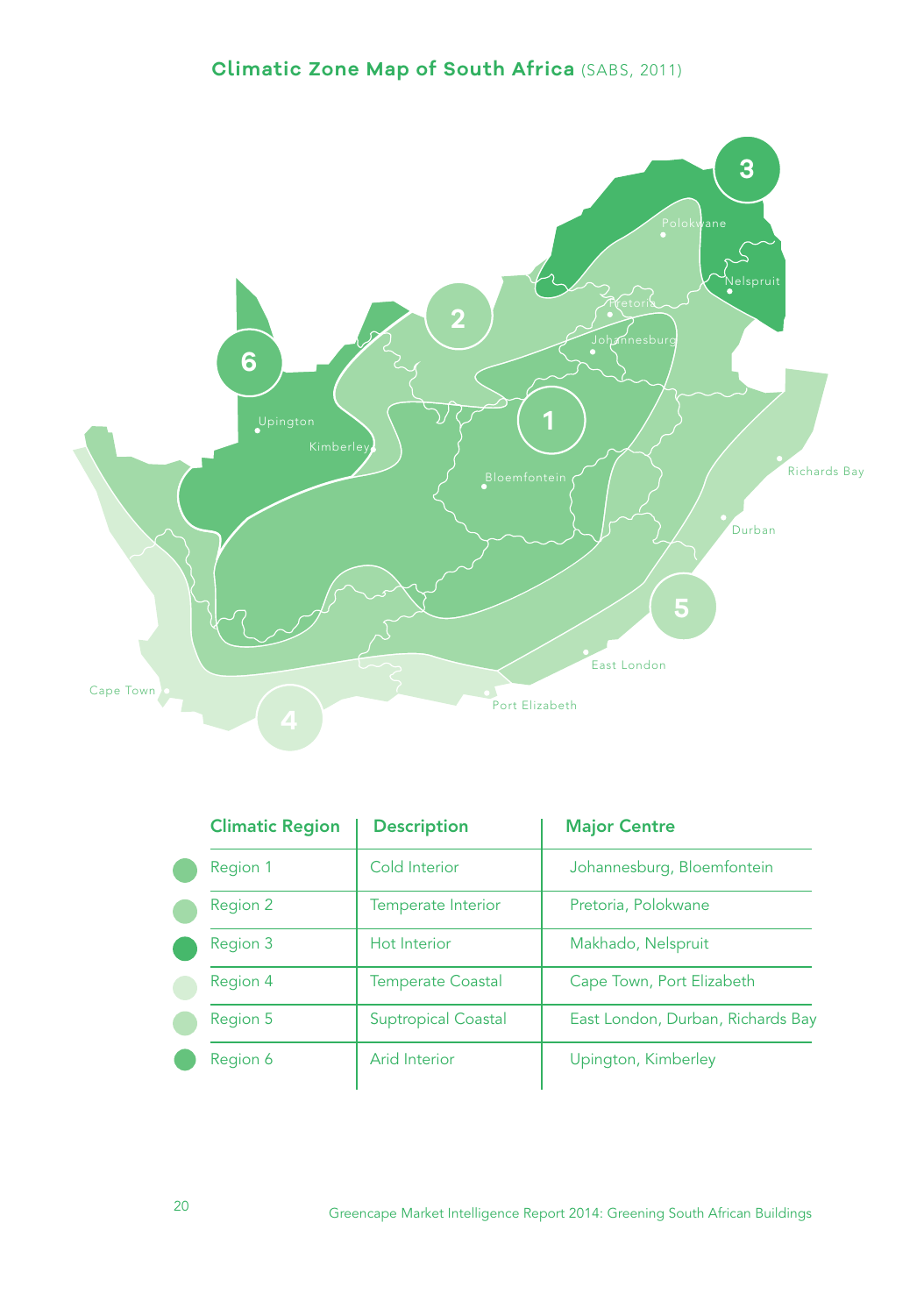# **2. List of useful contacts of industry associations**

| <b>Association Name</b>                                                 | <b>Contact Details</b>                      |
|-------------------------------------------------------------------------|---------------------------------------------|
| Association of Architectural Aluminium Manufacturers<br>of South Africa | (011) 805 5002<br>www.aaamsa.co.za          |
| Association of South African Quantity Surveyors                         | (011) 315 4140<br>www.asaqs.co.za           |
| AFSA – Aluminium Federation of South Africa                             | (011) 455 5553<br>www.afsa.org.za           |
| IESSA - Illumination Engineering Society of South Africa                | (021) 552 4848<br>www.iessa.org.za          |
| Insititue for Landscape Architecture in South Africa                    | (011) 061 5000<br>www.ilasa.co.za           |
| Institute for Timber Construction in South Africa                       | (021) 557 6851<br>www.ito-sa.org            |
| Institute of Timber Frame Builders                                      | (021) 845 4435<br>www.itfb.co.za            |
| Clay Brick Association of South Africa                                  | (011) 805 4206<br>www.claybrick.co.za       |
| Kitchen Specialists Association                                         | 082 787 8806<br>www.ksa.co.za               |
| Master Builders and Allied Trader's Association Western Cape            | (021) 685 2626<br>www.mbawc.co.za           |
| National Home Builders Registration Council                             | (021) 913 9210<br>www.nhbrc.org.za          |
| SEIFSA - Steel and Engineering Industries Federation of South<br>Africa | (011) 298 9400<br>www.seifsa.co.za          |
| South African Institute for Building Design                             | (031) 202 4728<br>www.saibd.co.za           |
| Cement and Concrete Institute                                           | (011) 315 0300<br>www.cnci.org.za           |
| South African Institute for Entrepeneurship                             | (021) 447 2023<br>www.entrepeneurship.co.za |
| South African Federation of Civil Engineering Contractors               | (021) 976 8059<br>www.safcec.org.za         |
| South African Institute for Interior Design Professionals               | (011) 486 0450<br>www.iidprofessions.com    |
| South African Light Steel Frame Building Association (SASFA)            | (011) 726 6111<br>www.seifsa.co.za          |
| South African Paint Manufacturing Association                           | (011) 455 2503<br>www.sapma.org.za          |
| South African Wood & Laminate Flooring Association                      | (011) 455 2822<br>www.sawlfa.co.za          |
| South African Wood Preservers Association                               | (011) 974 1061<br>www.sawpa.org.za          |
| Thatchers Association of South Africa                                   | 083 283 8429<br>www.sa-thatchers.co.za      |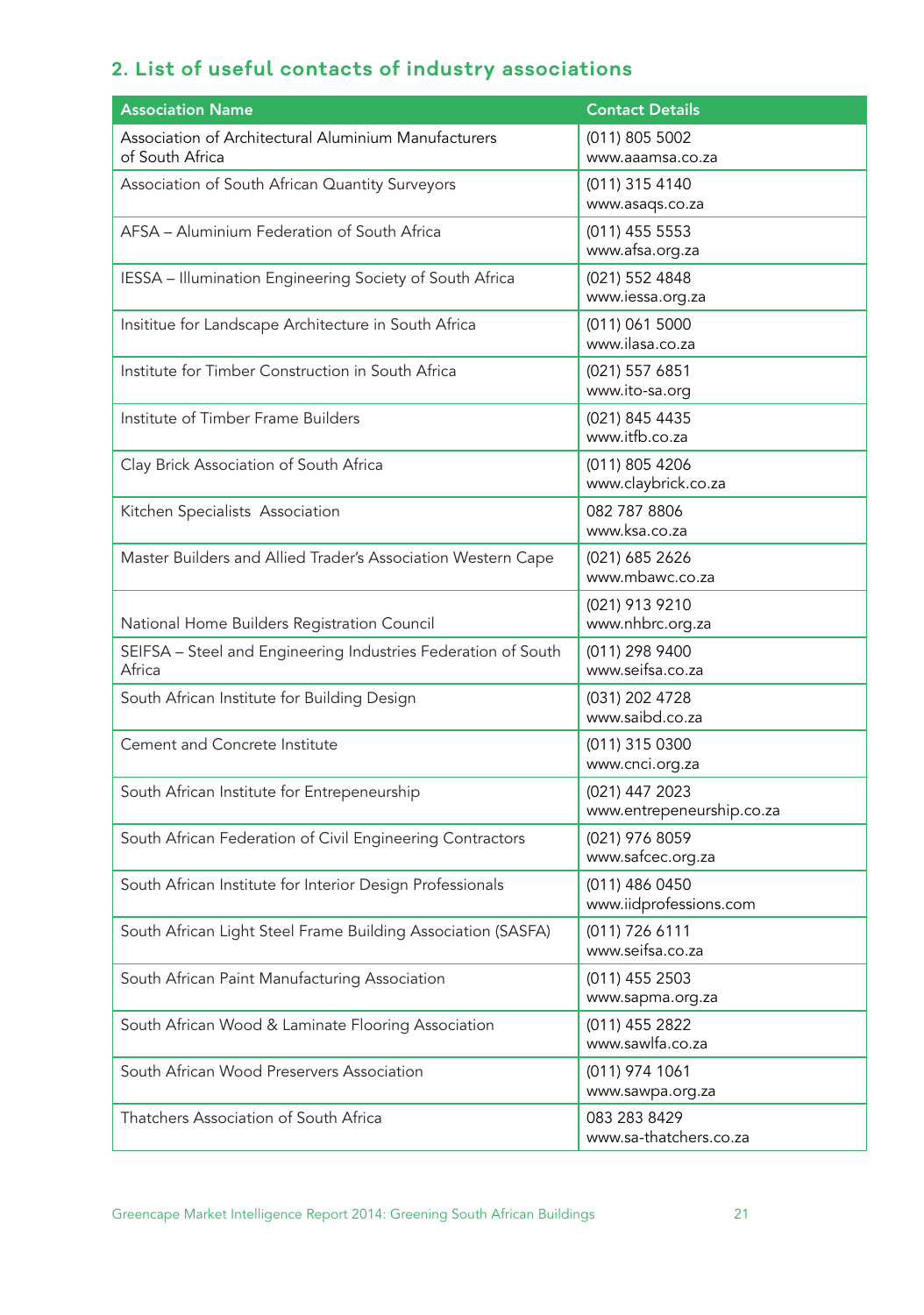## **3. Overview of DoHS Social Housing timeline process**

 Below is an overview of these plans compiled over a five-year period to align with the Integrated Development Plans (IDP)



*Source: WCP Department of Human Settlements*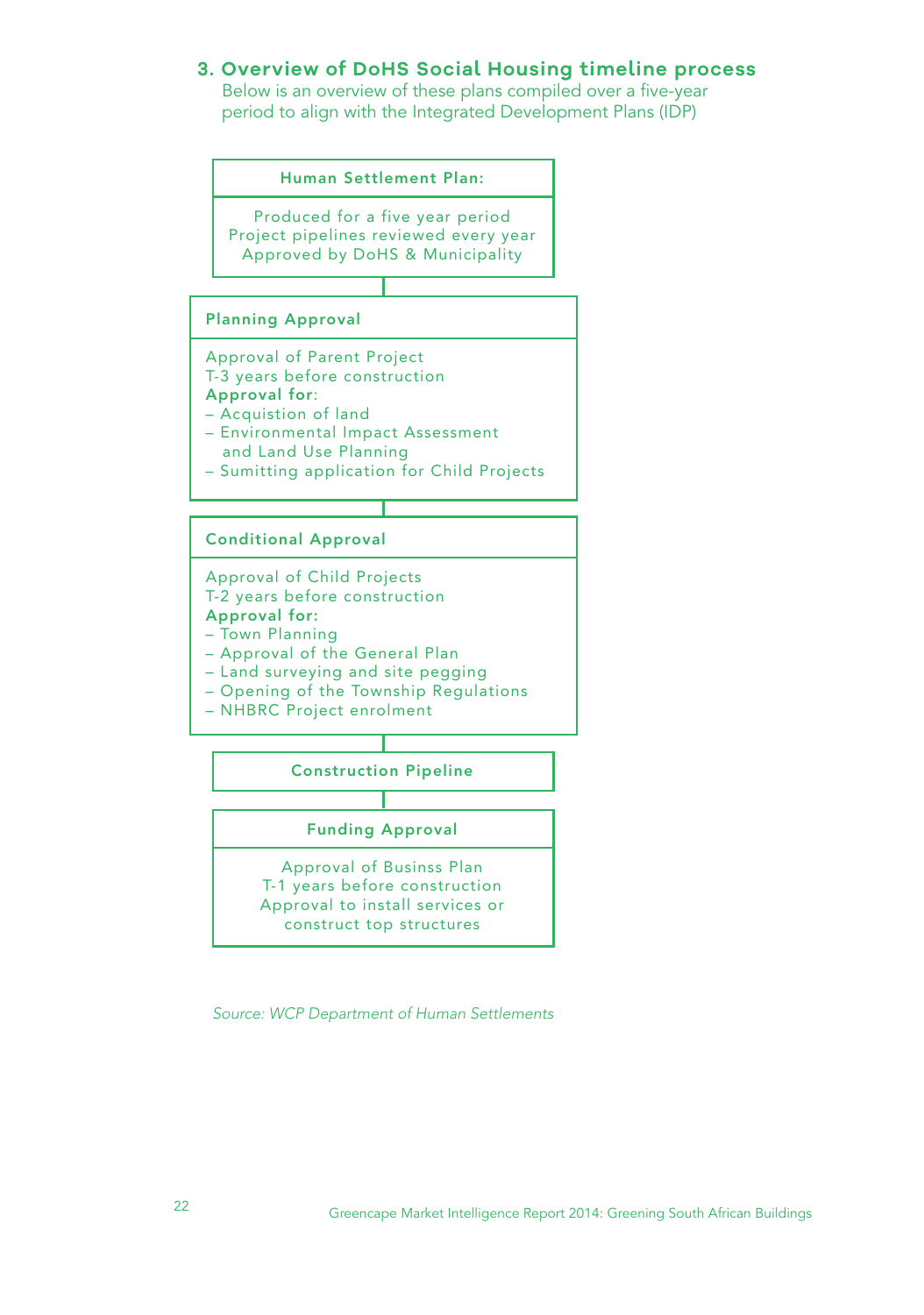## **Appendix 4: Overview of social housing programmes**

### **4.1 Individual housing subsidies**

Individual housing subsidies are available to low-income households, where an applicant wishes to buy a residential property for the first time. The subsidy can be used to buy an existing house, including the property on which the house stands. It can also be used to buy a house on a plotand-plan basis, or to finish an incomplete house. Successful applicants will receive this subsidy only once. It is not a cash pay-out, but is paid directly to a financial institution or a conveyancing attorney.

### **4.2 Finance-Linked Individual Subsidy Programme**

The Finance-Linked Individual Subsidy Programme (FLISP) assists qualifying households by providing a one-off down payment to those households that have secured mortgage finance to acquire a residential property for the first time.

#### **4.3 Integrated Residential Development Programme**

The Integrated Residential Development Programme (IRDP) provides for the acquisition of land and servicing of stands for a variety of land uses including commercial, recreational, schools and clinics. It also provides for residential stands among low-, middle- and high-income groups. The land use and income group mix will be based on local planning and needs assessment.

#### **4.4 Upgrading of Informal Settlements Programme**

The Upgrading of Informal Settlements Programme (UISP) seeks to upgrade the living conditions of millions of poor people by providing secure tenure and access to basic services and housing.

### **4.5 Institutional Programme**

The Institutional Programme provides capital grants to social housing institutions that construct and manage affordable rental units. The programme also provides for the sale of units by the social housing institution after at least four years.

#### **4.6 Community Residential Units Programme**

The CRU programme aims to facilitate the provision of secure, stable, rental tenure for low-income households. The programme provides a coherent framework for dealing with many different forms of existing public sector residential accommodation.

### **4.7 Consolidation Subsidy Programme**

The Consolidation Subsidy Programme seeks to assist households that have received serviced sites under the pre-1994 state housing scheme. It provides for the completion of houses on the serviced sites.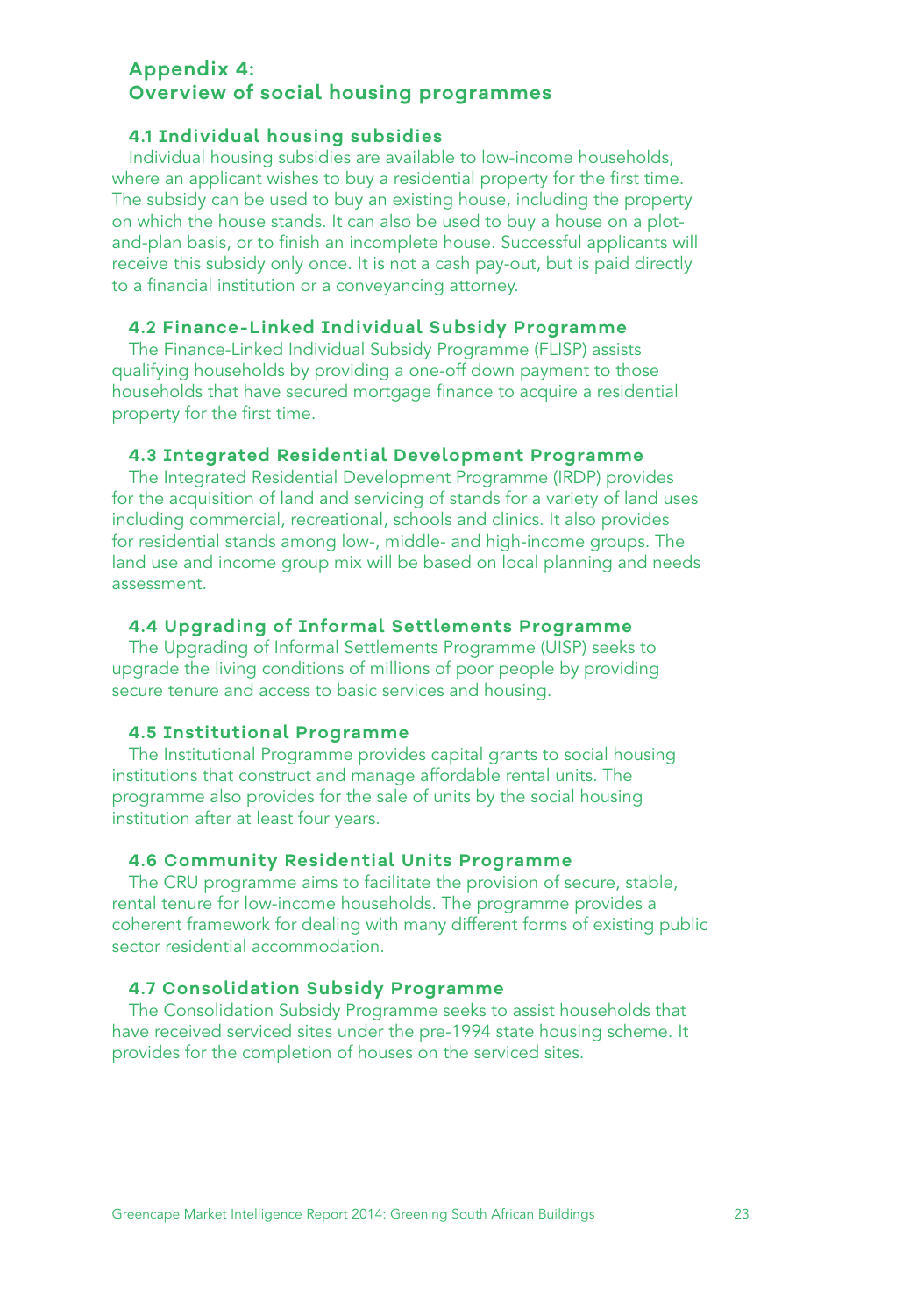## **Appendix 4: Overview of social housing programmes**

### **5. Grading criteria for CIDB accreditation**

All building contractors seeking to participate in public sector infrastructure delivery must be registered on the CIDB Register of Contractors, with the associated grading. In South Africa, a contractor's CIDB grading designation is determined by the contractor's financial capability and its works capability.

Financial capability relates to the contractor's financial history, or turnover, including the value of its completed contracts and the amount of working capital − or available capital − it can source to sustain a contract.

Available capital is determined by the liquid cash resources available to the contractor, including bank balances, loans that may be leveraged and any financial backing.

A contractor's works capability is determined by the largest contract it has undertaken in its class of construction works, the number of professionals it employs and its fulfilment of relevant statutory requirements.

The contractor's grading designation will be used by national, provincial, municipal Government and state-owned enterprises to decide if the firm's tender will be considered for a particular construction works contract.

#### For example:

If the firm is registered as a 5CE, it will be considered for public sector civil engineering works contracts worth not more than R6.5 million. However, it may register for different classes of works. For example: it may be registered as a 5CE and as an 8ME. This means that it will also be considered for public sector mechanical engineering works contracts worth not more than R130 million.

## **Appendix 5:**

### **5. Public sector procurement process**

For the purpose of tendering opportunities with the WCG, all suppliers are required to register with the Western Cape Supplier Database (WCSD) at no cost.

The regulatory framework for Government projects is governed by various national policies. These include:

The National Preferential Procurement Policy Framework Act (PPPFA), Public Finance Management Act (PFMA), Broad-Based Black Economic Empowerment Act (B-BBEE), Supply Chain Management, Western Cape Provincial Treasure Instructions, as well as the CIDB regulations (see link above).

For further information on CIDB process, visit: http://www.cidb.org. za/documents/kc/ cidb\_publications/ brochures/ brochure\_contractor\_ registration\_ guidelines.pdf.

For further information on these policies, visit http://www. westerncape.gov.za/ general-publication/ policies

 For further information, visit http://www. westerncape.gov.za/ tenders/process/info.